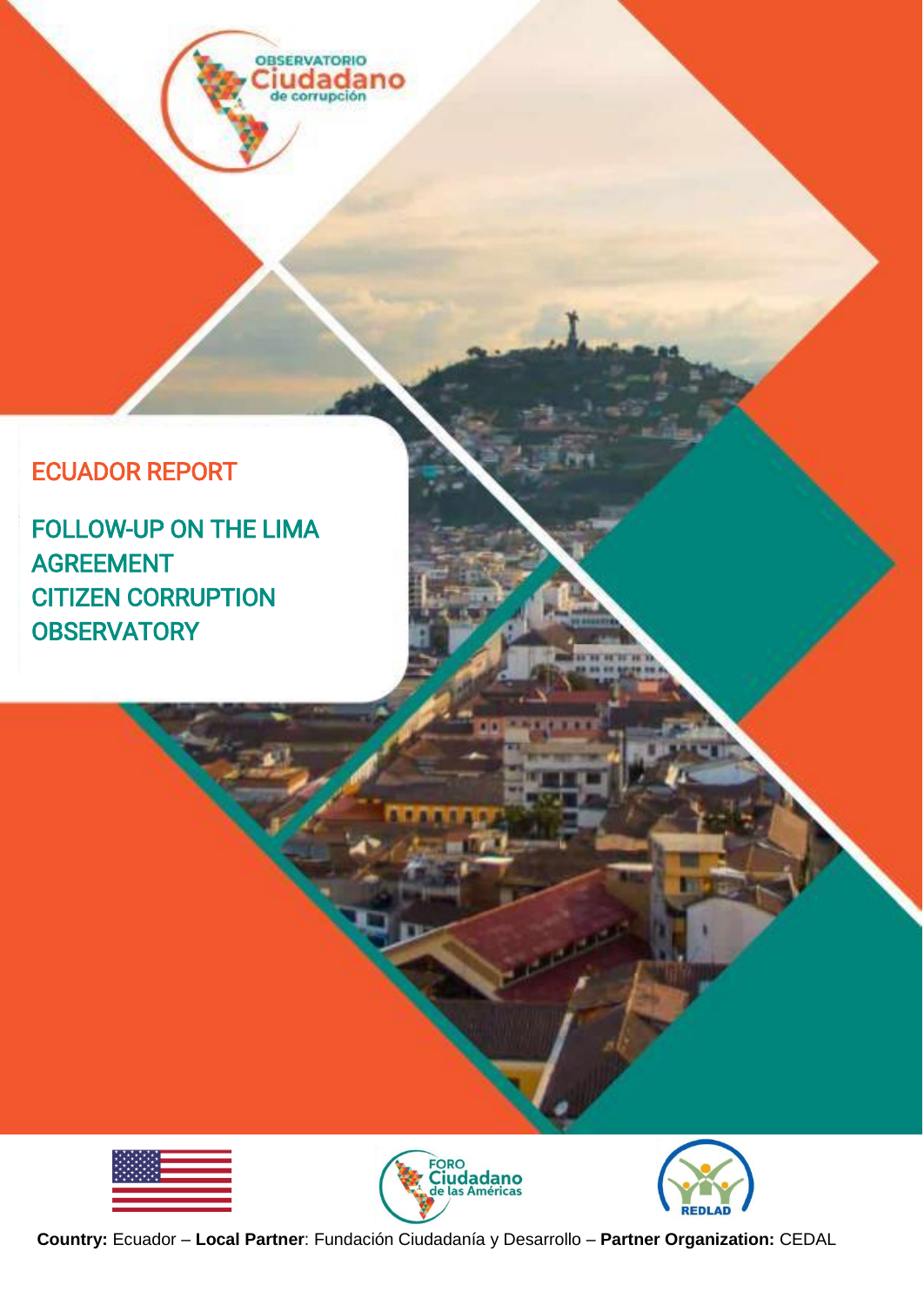



#### **Credits**

Fundación Ciudadanía y Desarrollo – Work Team: Mauricio Alarcón Salvador - CCO Ecuador Coordinator Denise Zelaya Perdomo - Researcher Andrés Lozano - Researcher Camila López - Researcher

#### Representatives of CCO Ecuador Civil Society Organizations:

| Patricia Gálvez                                  | Centro Ecuatoriano de Desarrollo y Estudios<br>Alternativos (CEDEAL)                                            |
|--------------------------------------------------|-----------------------------------------------------------------------------------------------------------------|
| Jesús Longo                                      | Corporación Diálogos por la Democracia                                                                          |
| Simón Jaramillo                                  | Corporación Participación Ciudadana                                                                             |
| María Gabriela Alvear<br>Johanna Quiña           | Diálogo Diverso                                                                                                 |
| Efraín Soria                                     | Fundación Ecuatoriana Equidad                                                                                   |
| Isabel Espinosa                                  | Estefanía Pesantez Morales Fundación Haciendo Ecuador                                                           |
| <b>Sybel Martínez</b><br><b>Augusto Gonzales</b> | Grupo Rescate Escolar                                                                                           |
| Jorge Chuya<br>Doménica Villacreces              | Humanamente                                                                                                     |
| Gustavo Redín                                    | Coordinadora Ecuatoriana de Organizaciones para<br>la Defensa de la Naturaleza y el Medio Ambiente<br>(CEDENMA) |
| Image:                                           | Shutterstock                                                                                                    |

"This project is possible thanks to the support of the Office of Hemispherical Western Matters of the Department of State of the United States. This document was funded by a grant from The United States Department of State. These opinions, findings and conclusions stated herein are those of the authors and do not necessarily reflect those of The United States Department of State."





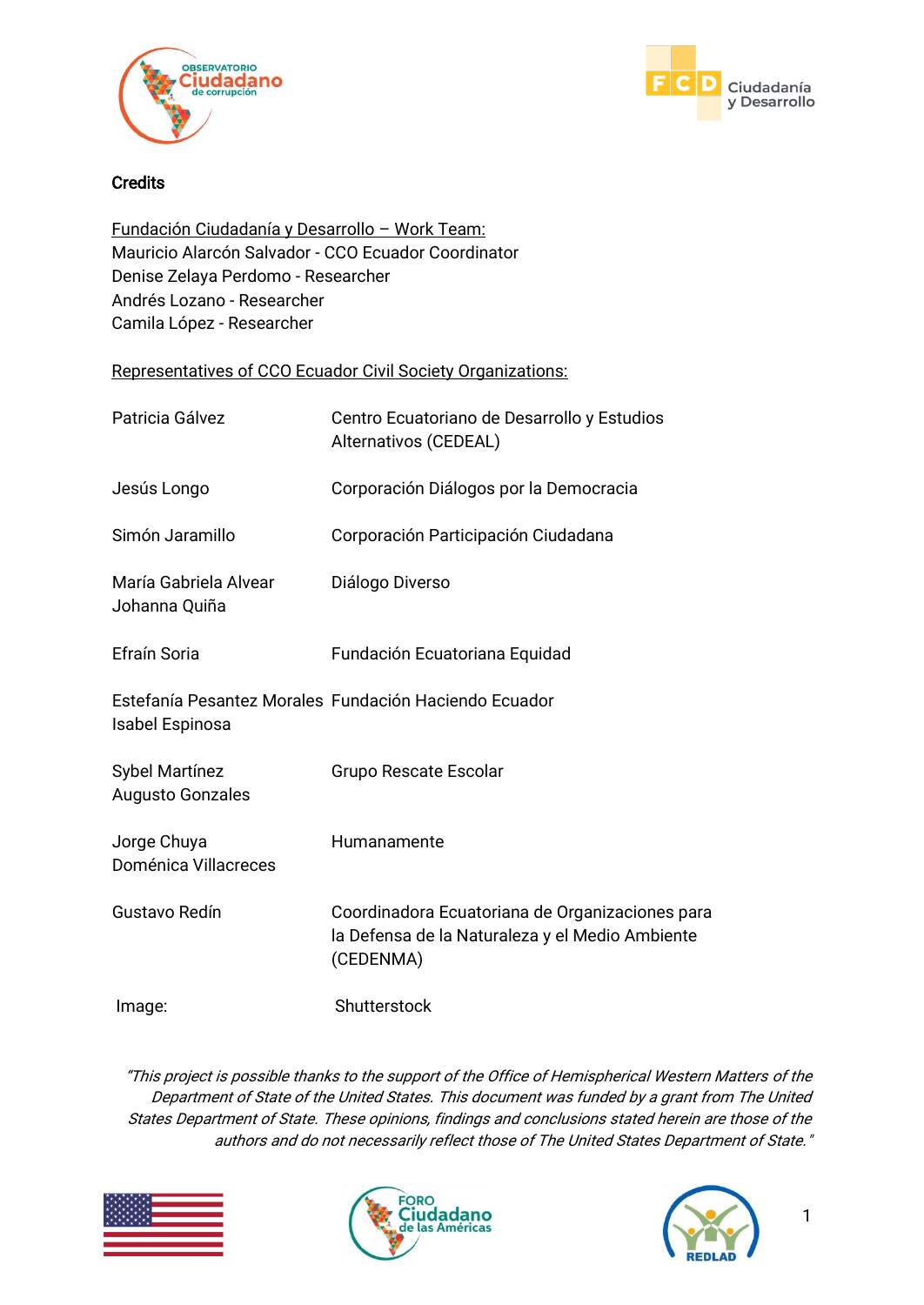



# Table of Contents

| 1.                                                                                          |
|---------------------------------------------------------------------------------------------|
| Transparency, Access to Information, Protection of Whistleblowers and Human Rights,<br>2.   |
| 3.                                                                                          |
| Prevention of Corruption in Public Works and Public Procurement and Contracting17<br>4.     |
| 5.<br>International Legal Cooperation; the Fight Against Bribery, International Corruption, |
|                                                                                             |
| Progress and Weaknesses in Anti-Corruption Actions Based on Follow-up to Lima<br>1.         |
| 2.                                                                                          |
|                                                                                             |
|                                                                                             |
|                                                                                             |
|                                                                                             |
| Transparency, Access to Information, Protection of Whistleblowers, and Human Rights,        |
|                                                                                             |
| Prevention of Corruption in Public Works and Public Procurement and Contracting 27          |
| International Legal Cooperation; Fight Against Bribery, International Corruption,           |

### Acronyms used in the document:

CCO = Citizen Corruption Observatory REDLAD = Latin American and Caribbean Network for Democracy CFA = Citizen Forum of the Americas PASCA = Civil Society Participation in the Summit of the Americas CSO = Civil Society Organization

- OAS = Organization of American States
- NGO = Non-Governmental Organization





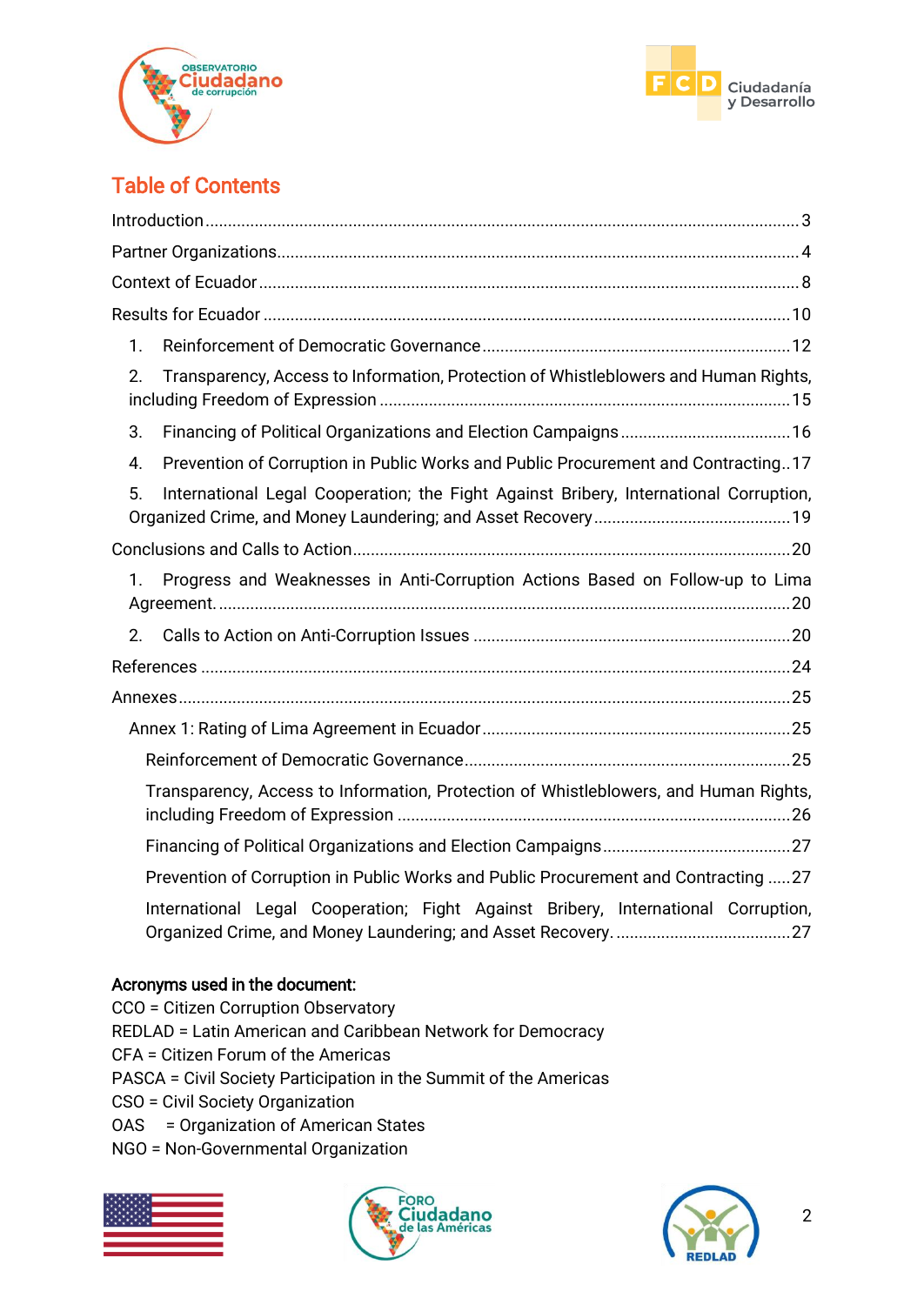



## <span id="page-3-0"></span>Introduction

The main purpose of the project entitled "Citizen Corruption Observatory (CCO) - Follow-up on the Lima Agreement" is to strengthen the Citizen Forum of the Americas (CFA) by co-creating, together with the Latin American and Caribbean Network for Democracy (REDLAD, by its Spanish initials) and the Citizen Forum of the Americas (CFA), an observatory that provides technical support for the implementation of the project entitled: "Civil Society Participation in the Summit of the Americas (PASCA, by its Spanish initials). Within the framework of the activities developed by the CCO, the progress of the Lima Agreement was monitored using a methodology that took into account both policy and practical developments, and which was based on the participatory discussion involving different civil society organizations in each of the 19 countries participating in this process.

In this context, the CCO is made up of a coalition of civil society organizations and social actors of the continent, created to follow up on compliance with the commitments adopted by the governments of the hemisphere at the VIII Summit of the Americas held in 2018 in Lima, Peru. The Lima Agreement, "Governance against Corruption," a document resulting from the Summit, provided an opportunity to endorse and ratify previous international commitments on anti-corruption issues.

Based on the above, the country report aims to present a summary of the results and conclusions of the follow-up on the progress and/or fulfillment of the commitments of the 2018 Summit in Ecuador, built from the methodology document for follow-up of the Lima Agreement<sup>1</sup> and the review of information carried out by 10 Ecuadorian civil society organizations. All of the information collected within the framework of the follow-up is available on the CCO website<sup>2</sup>.

The methodology for monitoring the Lima Agreement allows civil society to assess the progress and/or compliance with the 19 commitments prioritized<sup>3</sup> by the CCO for monitoring in each of the countries participating in this observatory. The follow-up is based on the review of developments at both the policy<sup>4</sup> and practical levels made by national governments over the last two years regarding the commitments made in the fight against corruption.

At the policy level, current regulations were reviewed, based on 75 guideline questions regarding constitutional, legislative and jurisprudential developments. The analysis of practice

drew up a first report on policy indicators per region. The document is available at: https://occamerica.com/2021/07/29/primer-informe-del-observatorio-ciudadano-de-corrupcion-revela-avances-y-retosnormativos-para-la-lucha-anticorrupcion-en-la-region/







<sup>1</sup> The methodology is available at: https://occ-america.com/metodologia/

<sup>2</sup> Available at: https://occ-america.com/

<sup>&</sup>lt;sup>3</sup> The 19 commitments are prioritized considering the possibility to perform compared analysis in all of the countries participating in the CCO<br><sup>4</sup> The CCO ... drew up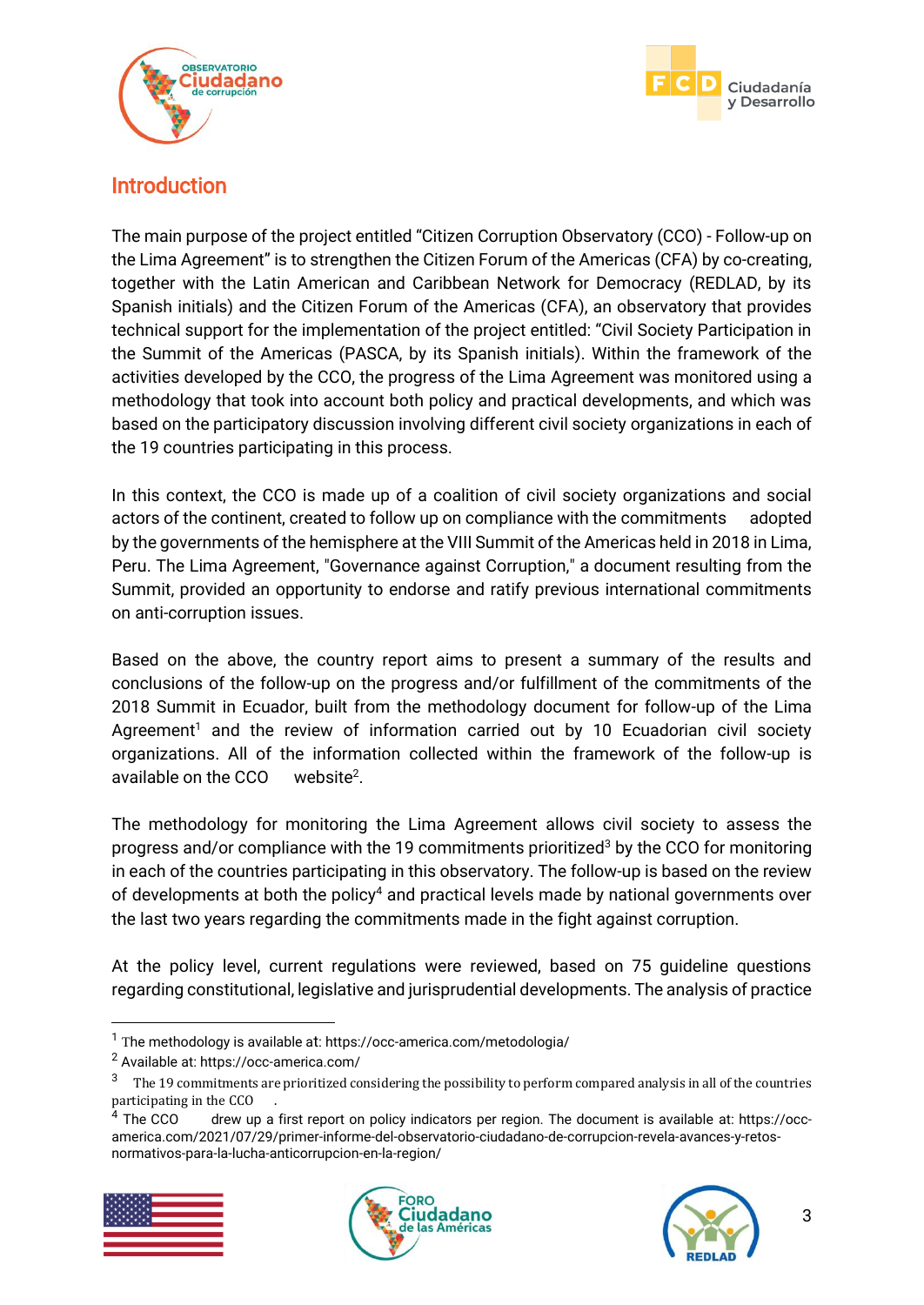



consists of the review of concrete measures taken by the government in response to the commitments made. For this purpose, 64 questions were constructed, which were answered through requests for information, interviews, reference to media reports, reports and research on the subject, among others. This information is the basis for evaluating each commitment in terms of effectiveness, efficiency and sustainability $5$ .

# <span id="page-4-0"></span>Partner Organizations



Fundación Ciudadanía y Desarrollo (FCD)<sup>6</sup> is a civil society organization that was created in 2009 and which, through research and citizen education, promotes and defends the Rule of Law, democratic principles and individual freedom, as well as the

promotion of citizen participation, social control, transparency, open government and public innovation. Its mission is to promote and defend the Rule of Law, democracy and transparency. FCD is the national contact for Transparency International in Ecuador and is the focal point for the Citizen Forum of the Americas. The organization has coordinated activities in Ecuador for the Citizen Corruption Observatory .



 Centro Ecuatoriano de Desarrollo y Estudios Alternativos (CEDEAL)<sup>7</sup> is a private social foundation set up in 1997. It was created with the objective of contributing to overcoming situations of social exclusion and inequality regarding gender and ethnicity, especially with regard to marginal urban and rural women: rural, indigenous, and Afro-

descendant women. CEDEAL is the focal point of the Citizen Forum of the Americas in Ecuador. As part of the CCO, the organization has participated in CSO mapping and qualification activities, validation of prioritized commitments, validation of policy indicators, collection of practice indicators, and rating of commitments.



Corporación Diálogos por la Democracia<sup>8</sup> is an organization that aims to broaden the participation of citizens in the political life of Ecuador, involving all Ecuadorian towns and villages in order for the interests and needs of all to be taken into account.

Its members are young people who are committed to innovating democracy and improving the institutional framework of Ecuador. As part of the CCO, the organization has participated in validation activities for policy indicators, the collection of practice indicators, as well as the rating of commitments.

<sup>&</sup>lt;sup>8</sup> For more information on this organization go to: [www.dialogosporlademocracia.org.](http://www.dialogosporlademocracia.org/)



1





 $5$  Later on in the report, the methodological aspects of this assessment will be presented in a more specific way.

<sup>&</sup>lt;sup>6</sup> For more information on this organization go to: [www.ciudadaniaydesarrollo.org.](http://www.ciudadaniaydesarrollo.orglas/)

<sup>&</sup>lt;sup>7</sup> For more information on this organization go to: [www.cedeal.org.](http://www.cedeal.org/)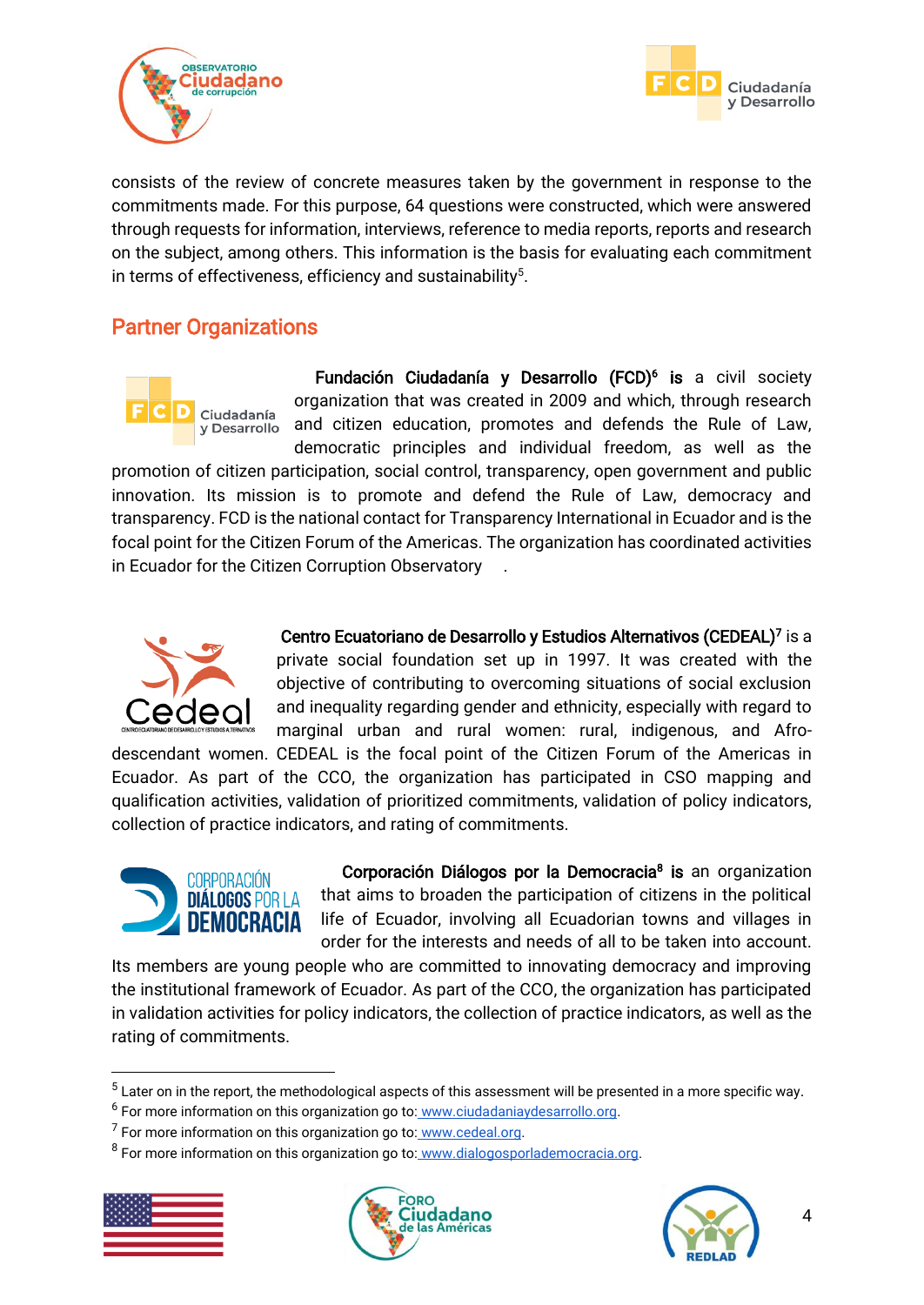





 Corporación Participación Ciudadana<sup>9</sup> (PC) is an Ecuadorian nongovernmental, non-profit, non-partisan and pluralistic organization that was established in July 2002 to provide a civil society contribution to the strengthening of democracy in Ecuador. Its

members are citizens who promote the deepening of democracy and the transparency of public activities and political processes. PC has a nationwide network of volunteers reaching 21 provinces and 7 cantons of Ecuador. As part of the CCO, the organization has participated in the activities for validation of policy indicators, survey of practice indicators and in the rating of commitments.



Diálogo Diverso<sup>10</sup> is a citizen organization that works in the defense of human, animal and nature rights, with an emphasis on members of the LGBTIQ+ community, gender, and participatory democracy. It is the first organization working for

the rights of LGBTIQ+ refugees and migrants in Ecuador. *Diálogo Diverso* is part of the Working Group on Refugees and Migrants, GTRM, and the Coordination Platform for Refugees and People in Mobility in Venezuela, R4V. As part of the CCO, the organization has participated in the activities for validation of policy indicators, collection of practice indicators and in the rating of commitments.



Fundación Ecuatoriana Equidad<sup>11</sup> is a non-profit, nongovernmental organization created in October 2000. It was created as an initiative aimed at offering cultural, social, and health promotion services, as well as promoting mobilization of

the LGBTI (lesbian, gay, bisexual, transsexual and intersex) community, prevention and research on HIV/AIDS in gay men and other men who have sex with men. As part of the CCO , the organization has participated in the validation of normative indicators, the collection of practice indicators and the rating of commitments.



Fundación Haciendo Ecuador<sup>12</sup> works on social projects and political-citizen advocacy within five lines of action including Leadership, Democracy, Justice, Education, and Entrepreneurship in order to enhance the development of society by planning inclusive programs, channeling resources and generating public-private-international partnerships that benefit various sectors of society and the strengthening of

Democracy, Transparency, and Governance. As part of the CCO, the organization has

<sup>12</sup> For more information on this organization go to: [www.haciendoecuador.org.](http://www.haciendoecuador.org/)







<sup>&</sup>lt;sup>9</sup> For more information on this organization go to: [www.participacionciudadana.org.](http://www.participacionciudadana.org/)

 $10$  For more information on this organization go to: [www.dialogodiverso.org.](http://www.dialogodiverso.org/)

<sup>&</sup>lt;sup>11</sup> For more information on this organization go to: [www.fequidadecuador.org.](http://www.fequidadecuador.org/)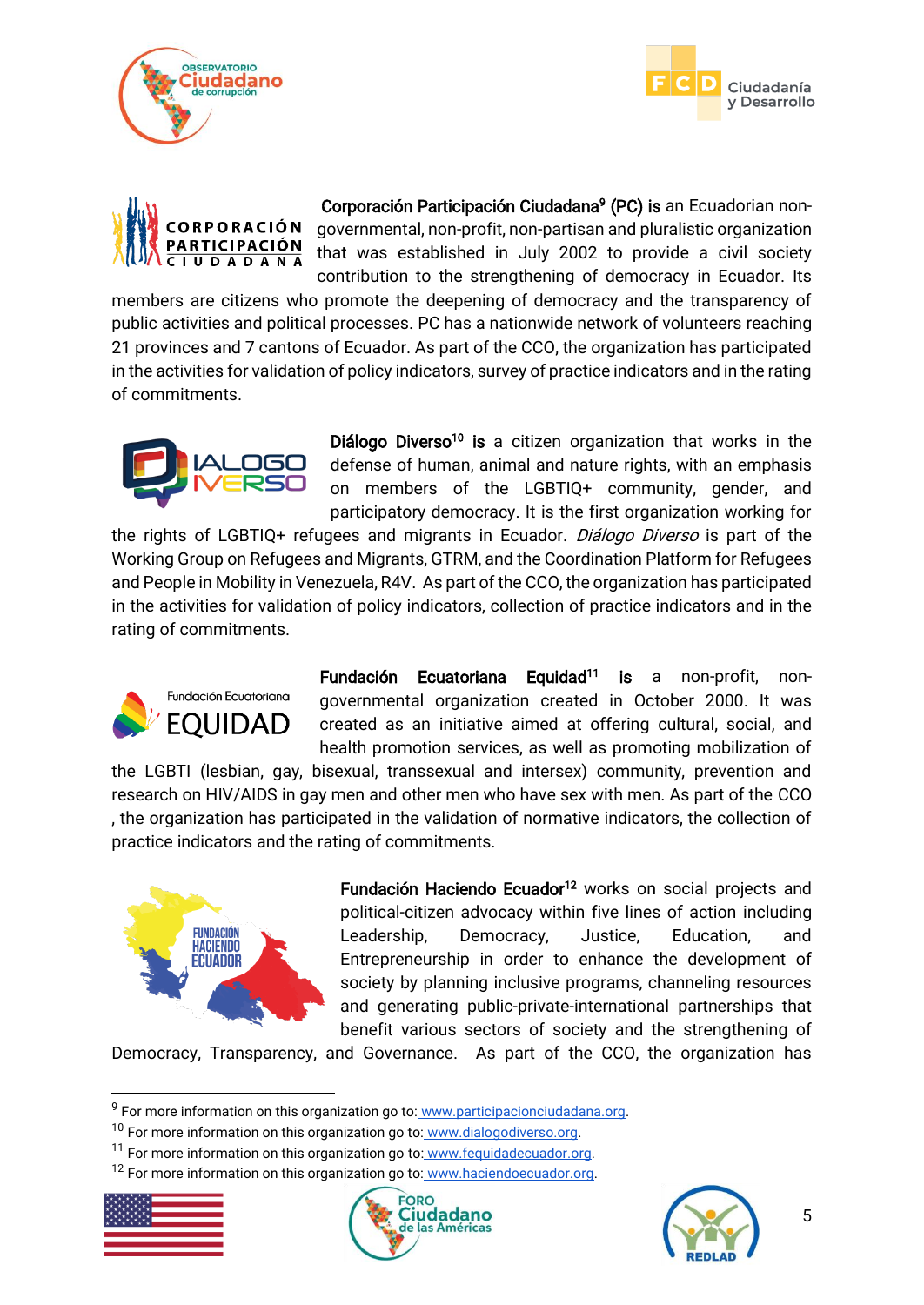



participated in the validation of policy indicators, the collection of practice indicators and the rating of commitments.



Grupo Rescate Escolar<sup>13</sup> is a program aimed at raising awareness and at preventing and eradicating bullying at schools and colleges in the country. This program seeks to implement systems to prevent violence at both schools and colleges nationwide. It fights for the enactment of a law against school violence. Grupo Rescate Escolar seeks to change educational culture, raising awareness, preventing, designing, and proposing positive strategies to eradicate all forms

of school abuse in Ecuador. As part of the CCO, the organization has participated in the validation of policy indicators, the collection of practice indicators, as well as the rating of commitments.



commitments.



Humanamente<sup>14</sup> is a think tank that seeks to promote citizen participation in political and social issues and strengthen the institutional pillars of civil society, highlighting the importance of a free society and the Rule of Law. As part of the CCO, the organization has participated in activities for validation of policy indicators, survey of practice indicators and in the rating of

Coordinadora Ecuatoriana de Organizaciones para la Defensa de la Naturaleza y el Medio Ambiente (CEDENMA)<sup>15</sup> is a private, non-profit organization that was created in 1988. With a national structure, it is a third-degree organization that was set up with the purpose of politically representing the

expression or collective opinion of the group of Ecuadorian organizations and networks engaged in the conservation of nature and the environment, the projection of the environmental dimension, and the promotion and achievement of a respectful and sustainable use of natural resources. As part of the CCO, the organization has participated in activities for validation of policy indicators, the collection of practice indicators and the qualification of commitments. It should be pointed out that CEDENMA did not participate in the survey and rating of all of the commitments, but only in the commitments related to its area of work.

<sup>&</sup>lt;sup>15</sup> For more information on this organization go to[: www.cedenma.org.](about:blank)



-





<sup>&</sup>lt;sup>13</sup> For more information on this organization go to[: www.rescateescolar.orgy](about:blank).

<sup>&</sup>lt;sup>14</sup> For more information on this organization go to[: www.humanamente.com.ec.](about:blank)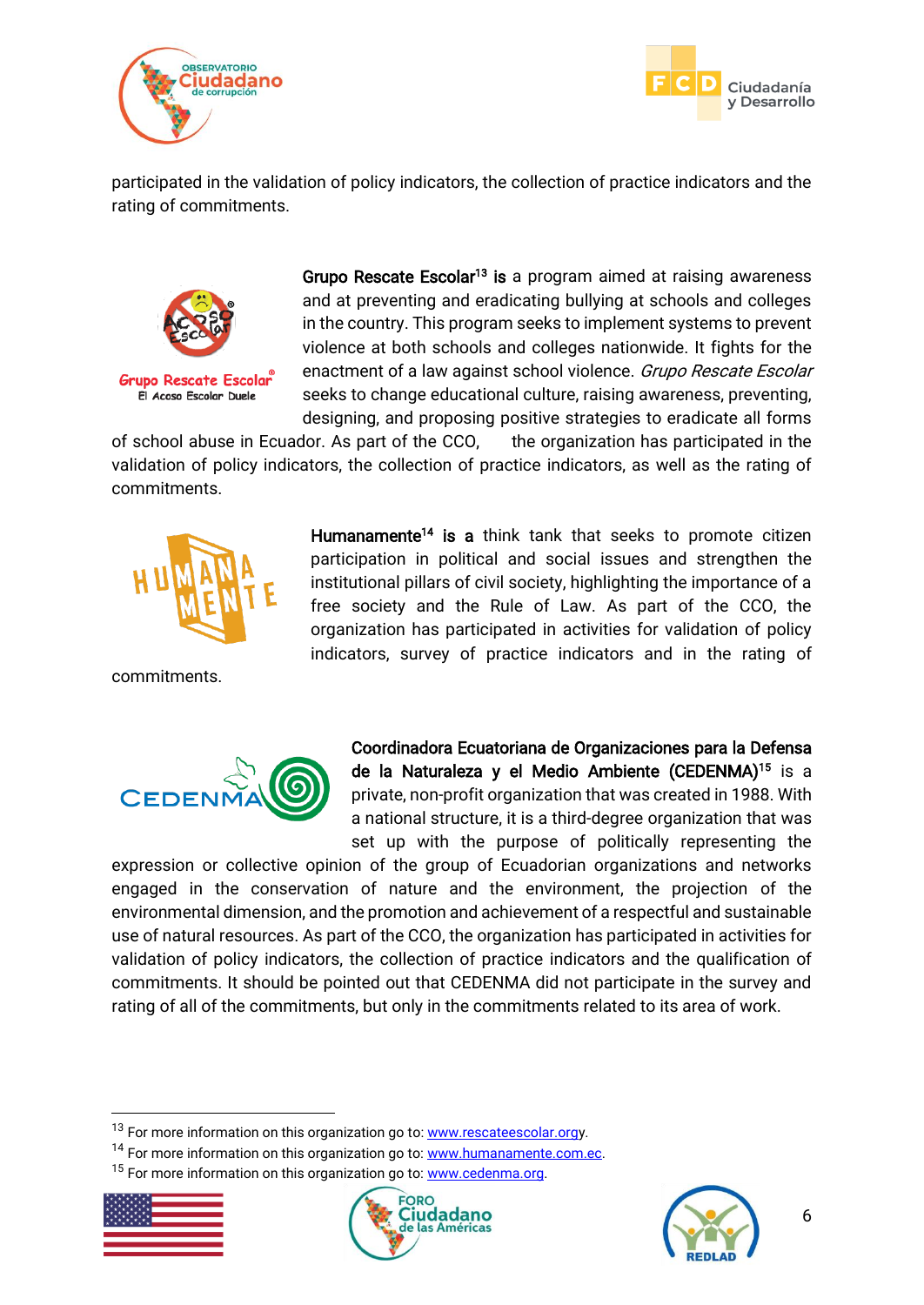



#### Civil Society Participatory Process

Within the framework of the participatory process with civil society for the collection of information that was used in this report, activities were carried out to identify and link the CSOs mentioned in the previous section, and to work with them.

Firstly, a mapping and assessment of actors was carried out alongside CEDEAL, as points of contact for the FCA. Based on this mapping, FCD contacted potential CSO partners for the CCO, by sending letters to each of the organizations, explaining the general aspects of the initiative and inviting the organizations to be part of it. Likewise, together with CEDEAL, the prioritized commitments were validated.

During the last week of February 2021, a first CCO Ecuador workshop was held. This space focused on presenting the CCO and the activities that would be carried out to follow up on the Lima Agreement , as well as a detailed explanation of the methodology to follow up on the prioritized mandates.

On March 10, a second workshop was held, at which the preliminary results of the policy indicators were presented and the operation of the platform for recording information on the indicators was explained. The CSOs that are part of the consortium were given a deadline to provide feedback on the policy indicators. In addition, as part of the agreements reached at this meeting, a first advocacy exercise was carried out by sending a letter to the public institutions responsible for compliance with the mandates, informing them regarding the creation of CCO Ecuador and explaining its purpose.

Subsequently, bilateral meetings were held with each CSO, where details of the methodology were discussed in greater depth and doubts regarding the information gathering process for the practice indicators were dispelled. It should also be noted that, as part of the research and information gathering process, the organizations that are part of the consortium made 9 requests for public information. Likewise, the consortium of organizations selected the people who were interviewed as part of this process, and also provided specific questions for the interviews conducted.

In the months following this procedure, bilateral meetings were held, focusing on the support provided by FCD in the mandate evaluation process. Finally, a draft report, together with the consolidated ratings by mandate, was shared with the CSOs in the consortium for feedback and validation. This way, participation of the organizations was continuous, as was communication throughout the follow-up process to the Lima Agreement .





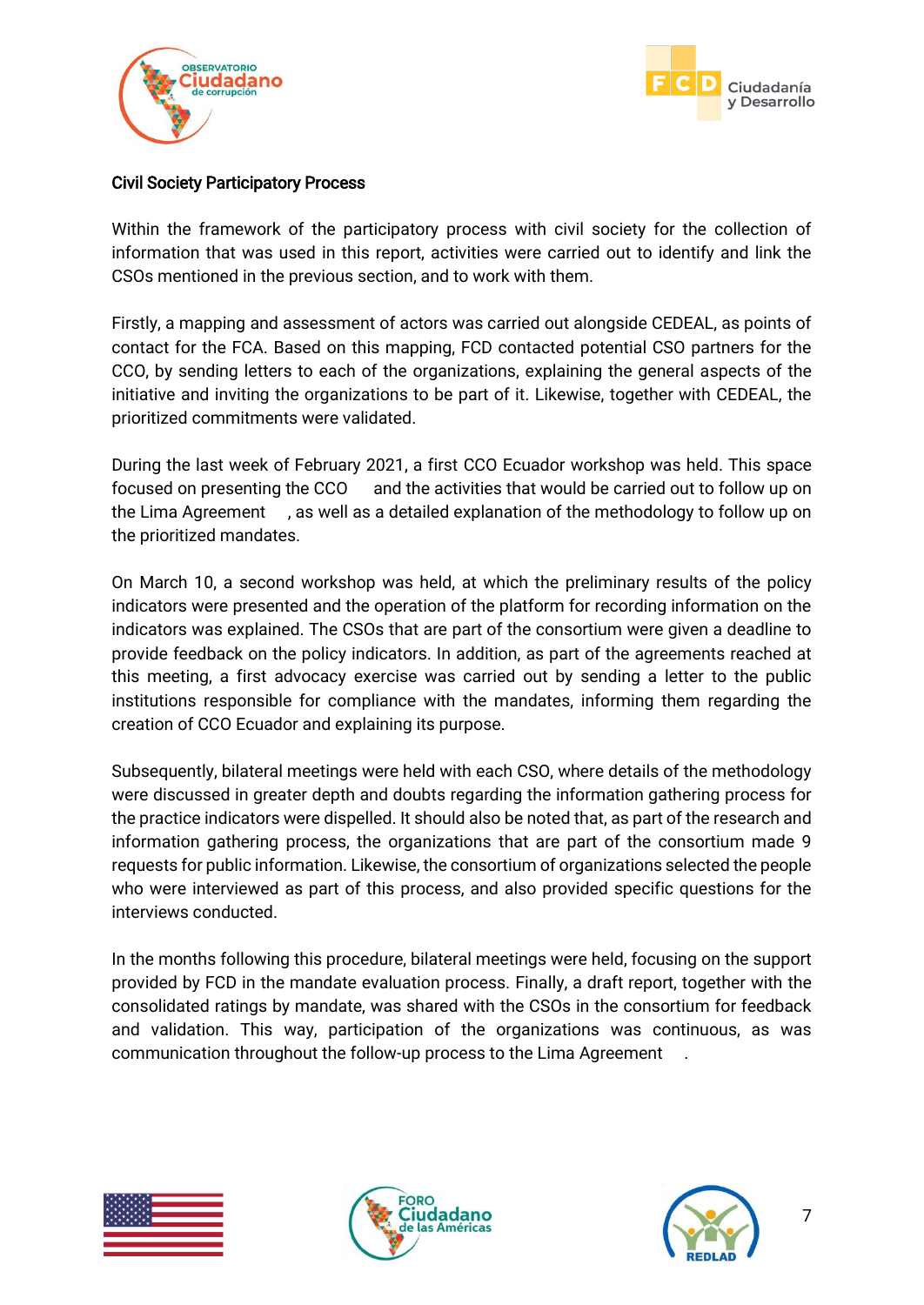



# <span id="page-8-0"></span>Context of Ecuador

In April 2018, the heads of state of the hemisphere met in Lima in order to address, within the context of the VIII Summit of the Americas, the corruption-related challenges to governance in the region, and to sign a commitment to promote progress. In Ecuador, the meeting revolved around the same topic, as one year earlier Lenín Moreno had won the presidency and presented the anti-corruption fight and asset recovery as part of the main axes of his administration (El Universo, 2018). However, the results have been few and the institutional framework in terms of transparency and anti-corruption as of 2018 has been marked by instability.

At the beginning of 2018, through referendum and popular consultation, the termination of the councilors of the Council for Citizen Participation and Social Control (CPCCS) was approved and a transitory CPCCS was formed, with extraordinary powers to evaluate and, if necessary, replace the authorities appointed by the previous CPCCS. During this period, the transitional body appointed the heads of 11 key bodies to maintain the checks and balances of the rule of law. In February 2019, the Anti-Corruption Secretariat of the Presidency was created, just to be dissolved 15 months after its creation amid claims of interference of functions. That same year, the Commission of International Experts Against Corruption in Ecuador was created, which to date has not managed to operationalize activities due to the lack of political will of the Moreno government and the lack of coordination with the United Nations. Institutionalism is also affected by cases of possible corruption among the heads of some bodies of the Transparency and Social Control Function, such as the CPCCS and the Comptroller General's Office, as well as by proposals to eliminate or restructure these institutions (FCD, 2020).

In relation to international measurements, Ecuador obtained 39 points out of 100 in Transparency International's Corruption Perceptions<sup>16</sup> Index 2020, achieving its best score ever, but ranking below the average for the Americas (43/100).

During the three years since the signing of the Lima Agreement, there have been other advances and weaknesses. In terms of progress, the 2019 report on the state of civil society, prepared by Civicus, reports a "shift towards greater respect for human rights and democratic freedoms  $(...)$  that has led to the opening of civic space" (p. 178). This document also recognizes the political reforms aimed at limiting the reelection of authorities, the reforms to the Organic Law of Communication and the openness of the administration of then President Lenín Moreno to international initiatives that seek to enhance transparency and joint work between government and civil society. These perceptions were shared by the 2018 annual report of the Inter-American Commission on Human Rights as it "takes note of the efforts to reinforce human rights in 2018 [and] highlights the actions taken by the State in passing legislation guaranteeing greater freedom of expression" (p. 305).

<sup>&</sup>lt;sup>16</sup> The full index is available a[t: https://www.transparency.org/en/cpi/2019/index/nzl](about:blank)





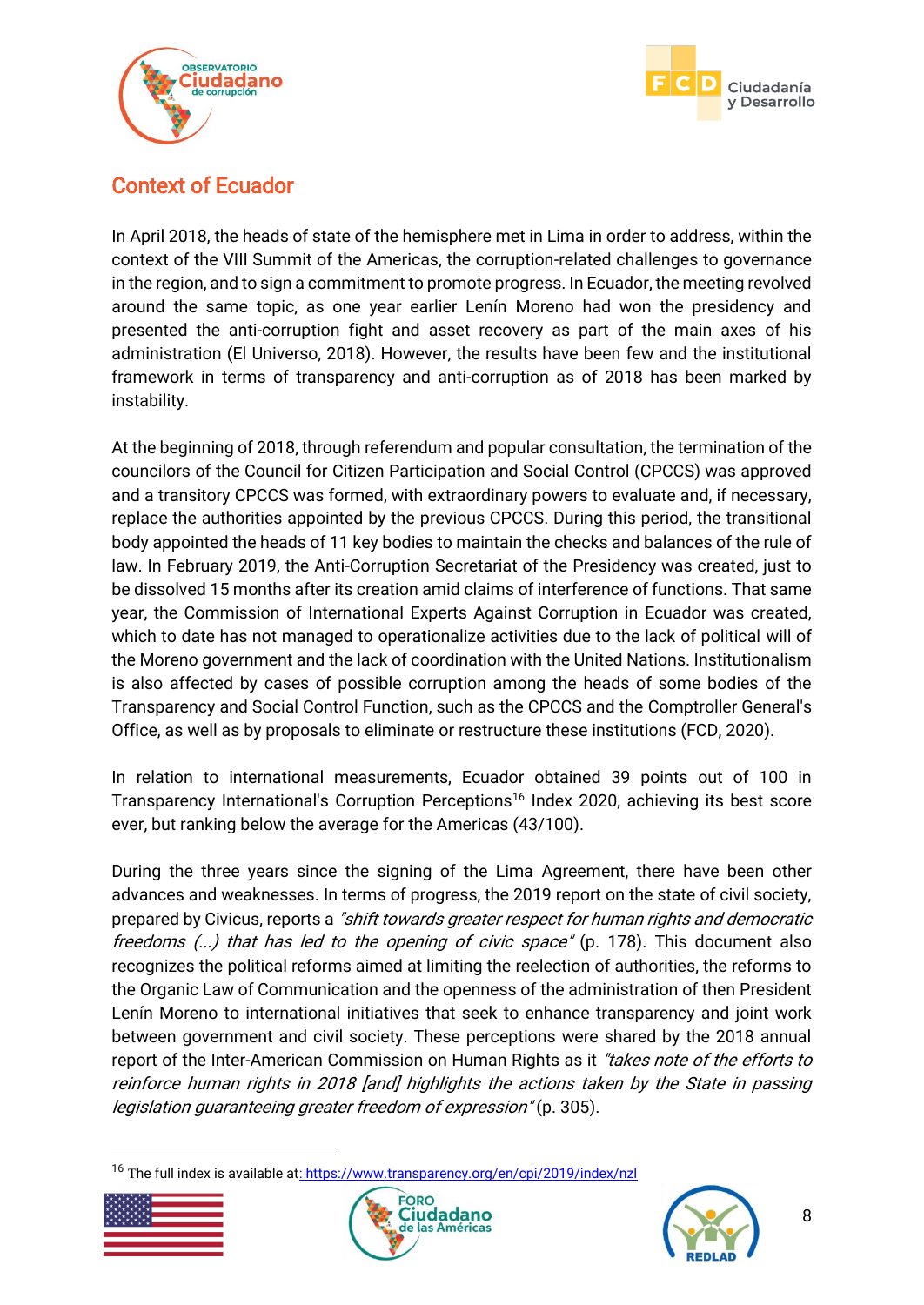



As for weaknesses, it is noted that the measures adopted since 2018 have not benefited all actors equally. While attempts to rebuild the institutional structure of the State were made, the IACHR showed concern about the 2018 referendum and popular consultation due to a possible failure to comply with constitutional precepts and the institutional instability described above (IACHR 2018, p. 305 and 306). The same body also told off the Ecuadorian State due to a high level of discretion in the resolution of disputes related to the presentation of candidacies in view of the 2021 general election process (IACHR, 2020, p. 459).

As of 2015, Ecuador has been facing complex macroeconomic and fiscal conditions that have led the government to implement austerity measures. These measures generated social protests that intensified as of 2018 and reached their peak during October 2019. The latter were marked by unusual levels of violence by protesters and a response by law enforcement officers outside the principles of respect for human rights and the progressive use of force (IACHR, 2020, p. 344.). It is important to mention that many of these mobilizations were called by organized civil society and union groups that were accused by President Moreno of being financed by opposition forces and the Venezuelan government (Civicus, 2020, p. 81). This makes police repression and judicial persecution two of the main threats to the work of civil society.

It is important to mention that, from January to May 2021, Ecuador was immersed in an election process marked by polarization where all of the members of the National Assembly were renewed and a new president and vice-president of the Republic were elected. As a result, Guillermo Lasso and Alfredo Borrero of the CREO 21-PSC 6 alliance were elected; during the campaign they had given the fight against corruption a central place in their discourse. On the other hand, the new National Assembly is characterized by political fragmentation that makes consensus difficult.

The context generated by COVID-19 in Ecuador deserves special attention. Among the most important advances it is important to mention the creation of an open data platform for emergency contracting. This tool allowed civil society organizations, the media and citizens to access data on emergency procurement during the pandemic.

Despite these advances, important setbacks were also noted. Among them, we can mention the high number of corruption cases related to the acquisition of medical supplies and other goods necessary for the management of the pandemic. Apart from the health threat, which in itself is and was an important limitation for social control, the government of Ecuador did not integrate the work of civil society at the time of developing the plans and protocols to deal with the pandemic. Regarding access to public information, the Saber Más XI Report by the Regional Alliance for Freedom of Expression and Information states the following in relation to Ecuador: "Although the right of access to public information was not officially suspended due to the emergency - the deadlines for responding to requests were not modified and the guarantor body continued to work normally - it was affected in practice ... the response time





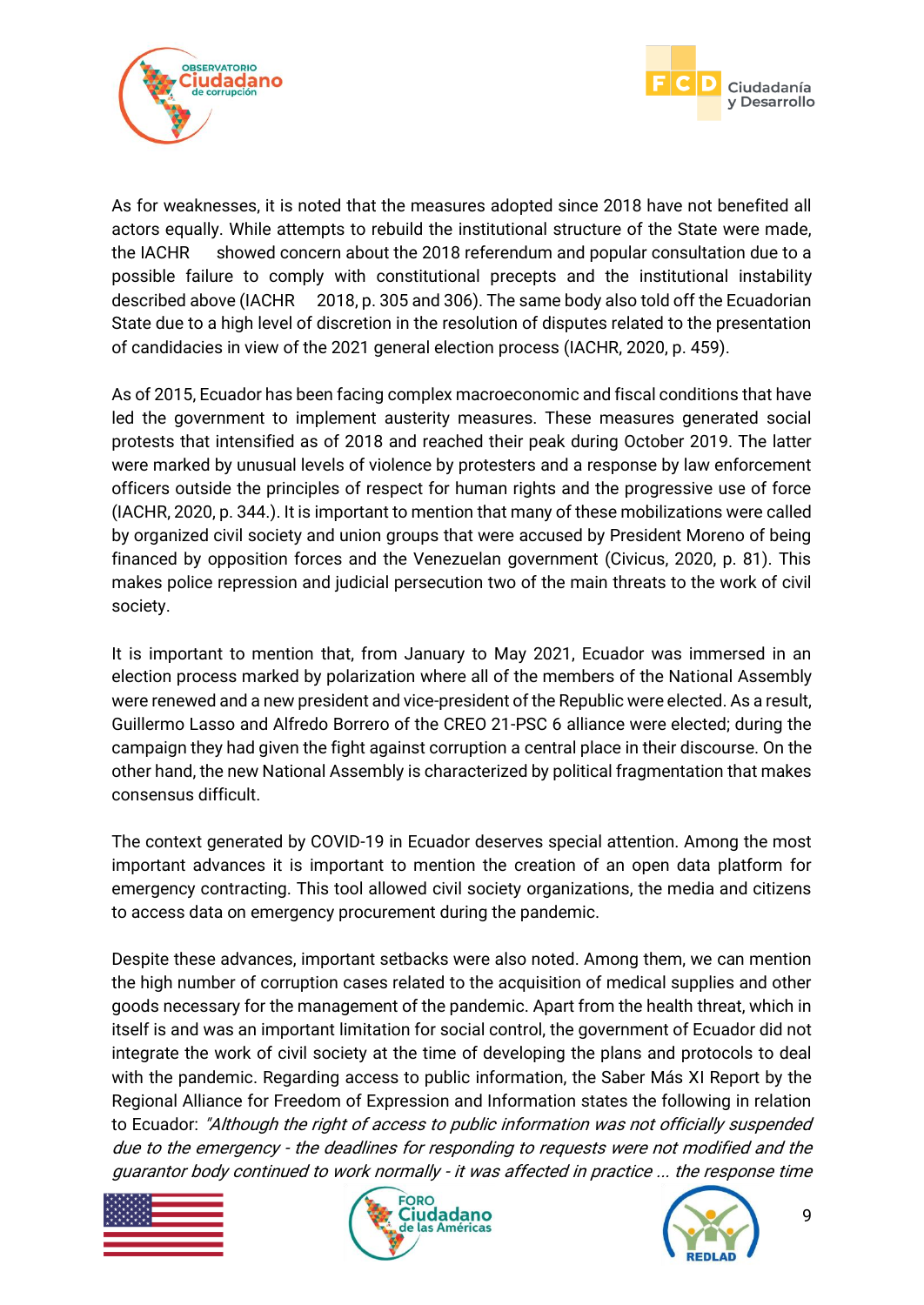



has been longer than established by law" (Alianza Regional por la Libertad de Expresión, 2020, p. 26).

This is also reflected in the development of this report. Out of eight requests for access to information submitted, only four were answered, most of which did not meet the legal deadlines. The lack of official information was compensated with interviews with experts selected by the Ecuador Consortium<sup>17</sup>, as well as sources documented by the media.

# <span id="page-10-0"></span>Results for Ecuador

As a result of the VIII Summit of the Americas, a process in which the Citizen Forum of the Americas had an active participation, the countries of the region signed the Lima Agreement , entitled "Democratic Governance against Corruption," in which 57 commitments were made in order for member states to implement concrete actions to build up the citizens' trust in institutions and reduce the negative impact of corruption on the effective exercise of human rights and sustainable development of the peoples in the American hemisphere.

For the follow-up, four criteria were taken into account to select the commitments: they must be representative for analyzing anti-corruption actions in the countries of the region, they must be sustainable over time and with the possibility of becoming institutionalized, they must include new approaches in anti-corruption actions, and they should include the perspective of vulnerable populations. As a result, 19 commitments were selected, which were classified into 5 specific topics:

- A. Reinforcement of Democratic Governance,
- B. Transparency, Access to Information, Protection of Whistleblowers and Human Rights, including Freedom of Expression,
- C. Financing of Political Organizations and Election Campaigns,
- D. Prevention of Corruption in Public Works and Public Procurement and Contracting,
- E. International Legal Cooperation; the Fight Against Bribery, International Corruption, Organized Crime, and Money Laundering; and Asset Recovery.

These commitments were analyzed by identifying regulatory and practical developments which were rated on a scale<sup>18</sup> ranging from 0 to 3, taking into account the follow-up criteria below:

**Effectiveness:** Establishes to what extent the actions developed by the government as a result of the Lima Agreement contribute to the fight against corruption in the country.

<sup>&</sup>lt;sup>18</sup> Valued on a scale from 0 to 3: 0= no records, 1= low, 2 = medium, and 3 = high







<sup>&</sup>lt;sup>17</sup> In this context, CCO Ecuador wishes to thank Elizabeth Ernst, Agustín Acosta, and Xavier Andrade for the contributions they provided during the interviews.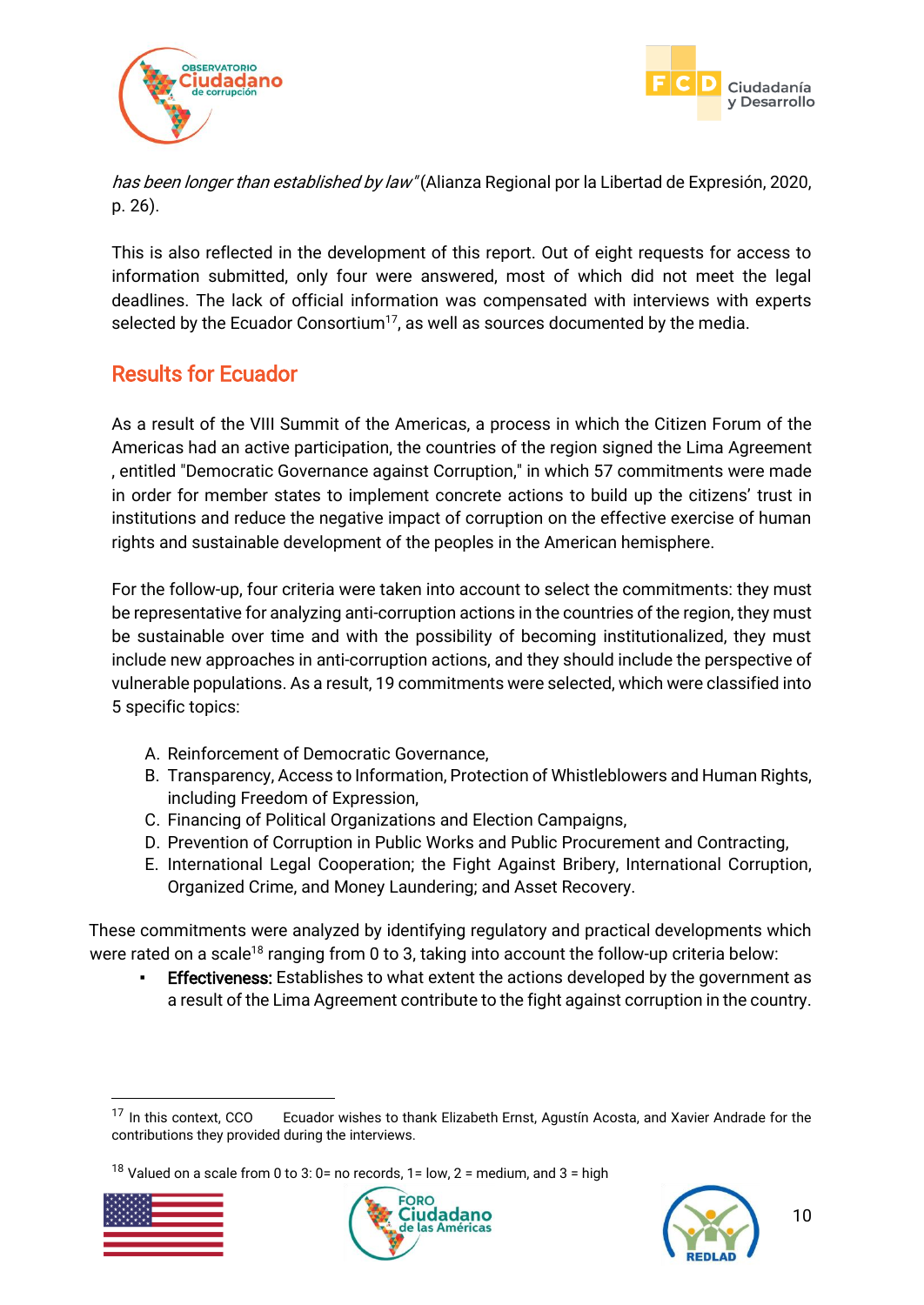



- **Relevance:** Establishes to what extent the actions developed by the government are timely, convenient and adequate according to the economic, institutional and/or social context of the country.
- Sustainability: Determines to what extent the actions carried out to fulfill the commitment will have continuity over time.

Graph 1 shows the general results obtained by Ecuador in the five topics the commitments are broken down to.



#### Graph 1<sup>19</sup>. Results by Topic of Lima Agreement

Prepared on the basis of information provided by CSOs participating in the CCO Platform

The topic related to strengthening of democratic governance ranks lowest. This is mainly due to the weaknesses shown by the Ecuadorian State in the inclusion of women and vulnerable groups in the fight against corruption. There are currently no regulations or institutions in charge of promoting and guaranteeing the participation

<sup>&</sup>lt;sup>19</sup> The colors used in the graphs included in this document correspond to the color assignment given to each of the central topics for the CCO and do not correspond to a numeric scale.





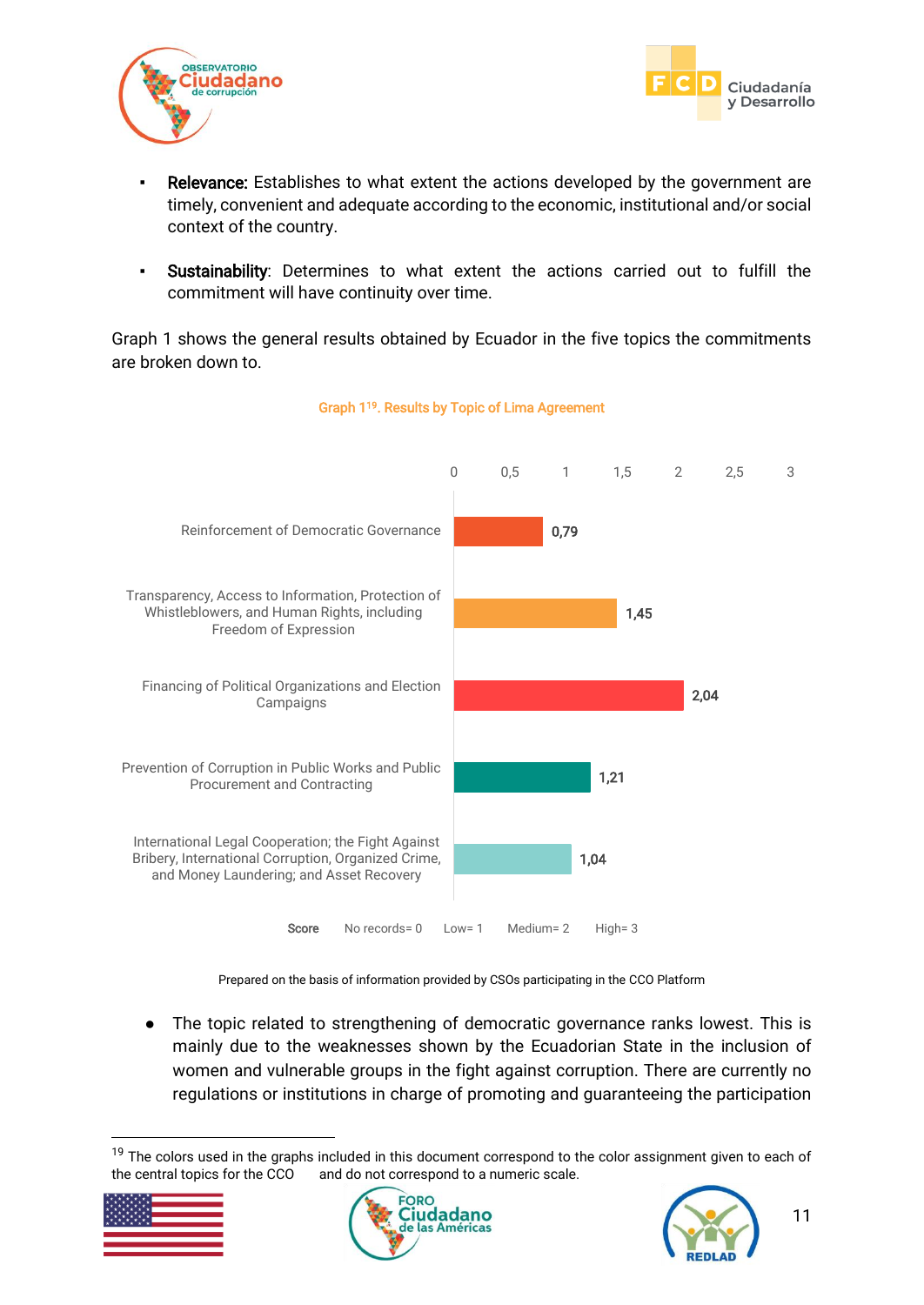



of these groups in the construction, implementation or evaluation of integrity and anticorruption policies. In this area, weaknesses are also identified in regulations and in the management of conflicts of interest.

In contrast, the topic political financing ranks highest. These positive results are due to the recent reforms made to the Organic Electoral Law - Democracy Code - which strengthen accountability and control of political organizations. However, an exhaustive evaluation of their effectiveness is not possible at the moment due to the fact that the reforms have only just been approved.

### <span id="page-12-0"></span>1. Reinforcement of Democratic Governance



Graph 2. Results obtained for the Commitments Related to the Reinforcement of Democratic Governance<sup>20</sup>

Prepared on the basis of information provided by CSOs participating in the CCOPlatform

The results obtained from the follow-up process for this central topic make it the lowest rated of the five included in this report. They also show a significant gap between policy and practical progress. The lack of attention of the Ecuadorian State in the inclusion of vulnerable groups and gender perspective in the formulation of public

 $20$  CEDENMA, an organization that is part of the Ecuador Consortium, performed a partial assessment based on its experience. Taking this into account, Commitment 2 would have a national average of 1.55/3, while the national average for Commitment 9 is 1,03/3.





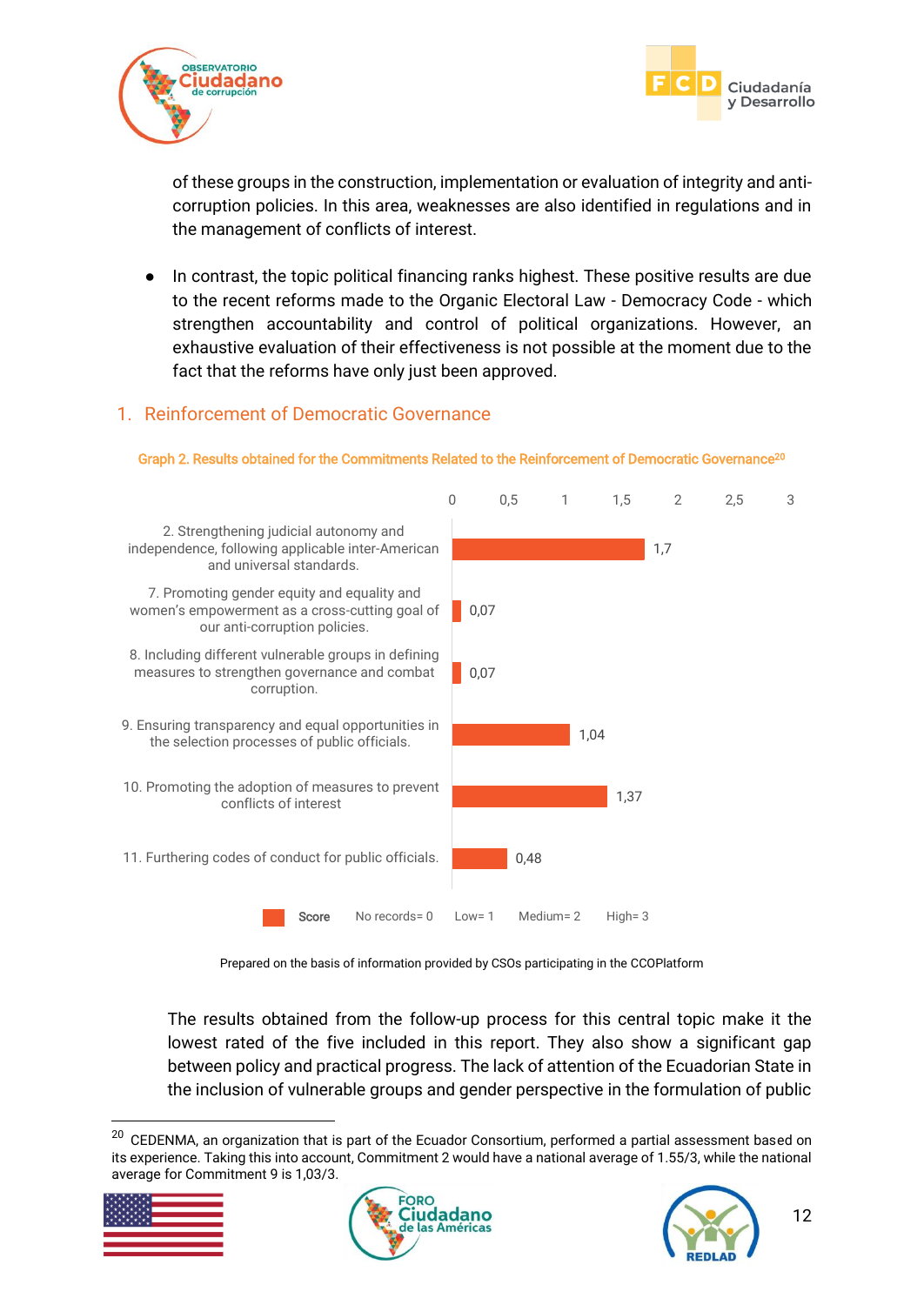



policies on transparency and anti-corruption is highlighted as a result of the follow-up. Although the State has made an effort to increase the participation of women in different areas, and as *Corporación Participación Ciudadana* points out, "especially in electoral issues, there are advances in terms of gender parity", these measures are not a guarantee of equal participation in decision-making processes regarding the formulation of anti-corruption policies.

Shortcomings were also identified in terms of conflicts of interest and declarations. Regarding the lack of legislation to prevent conflicts of interest, *Humanamente* points out that "Ecuador still lacks a unified code of conduct. It would be a great step forward to have a form issued by the Comptroller's Office and applicable to all public institutions". Regarding the declarations, Grupo Rescate Escolar states that "the modality of reporting asset and income declarations has been improved" (2021). However, it is important to mention the lack of an interconnected system to analyze the declarations of assets and income.

● The highest rated commitment in the central topic of strengthening democratic governance is the second one, on strengthening judicial autonomy and independence, with a score of 1.7 out of  $3^{21}$ . This is mainly due to the fact that the Ecuadorian constitution establishes the independence of all oversight bodies and the separation of powers. However, in practice, independence is called into question due to repeated interference by the executive branch, which has been reflected in the country's worrying results in international rankings such as the Public Integrity Index $22$ , where Ecuador's lowest-ranking pillar is judicial independence with a score of 3/10, placing it 107th among the 117 countries included in the Index. In the Rule of Law Index, Ecuador's criminal justice pillar scored 0.36/1, below the regional (0.42/1) and global  $(0.46/1)$  averages<sup>23</sup>.

The regularization of the legal figure known as "inexcusable error", which allowed great discretion in sanctioning judges, stands out as an advance. This figure was defined as the "act contrary to an express provision that causes gravamen, and is inexcusable because no one with minimal legal training to administer justice could justify the breach of the legal rule". (Judiciary Council, 2014) The wording was ambiguous and allowed the sanction of those magistrates who ruled contrary to the considerations of the executive<sup>24</sup>. Another contribution to the fulfillment of this mandate, according to Corporación Diálogos por la Democracia, is that during the last government, "the

-

<sup>&</sup>lt;sup>24</sup> To find out more about the impacts of the inexcusable error in legal independence, see: https://bit.ly/36llQpk.







<sup>21</sup> Idem

<sup>&</sup>lt;sup>22</sup> The full index, prepared by the European Research Centre for Anti-corruption and State-Building, is available at: [https://bit.ly/3dRDUMZ.](https://bit.ly/3dRDUMZ)

<sup>&</sup>lt;sup>23</sup> The full index, prepared by World Justice Project, is available at[: https://bit.ly/3hGRWCd](https://bit.ly/3hGRWCd)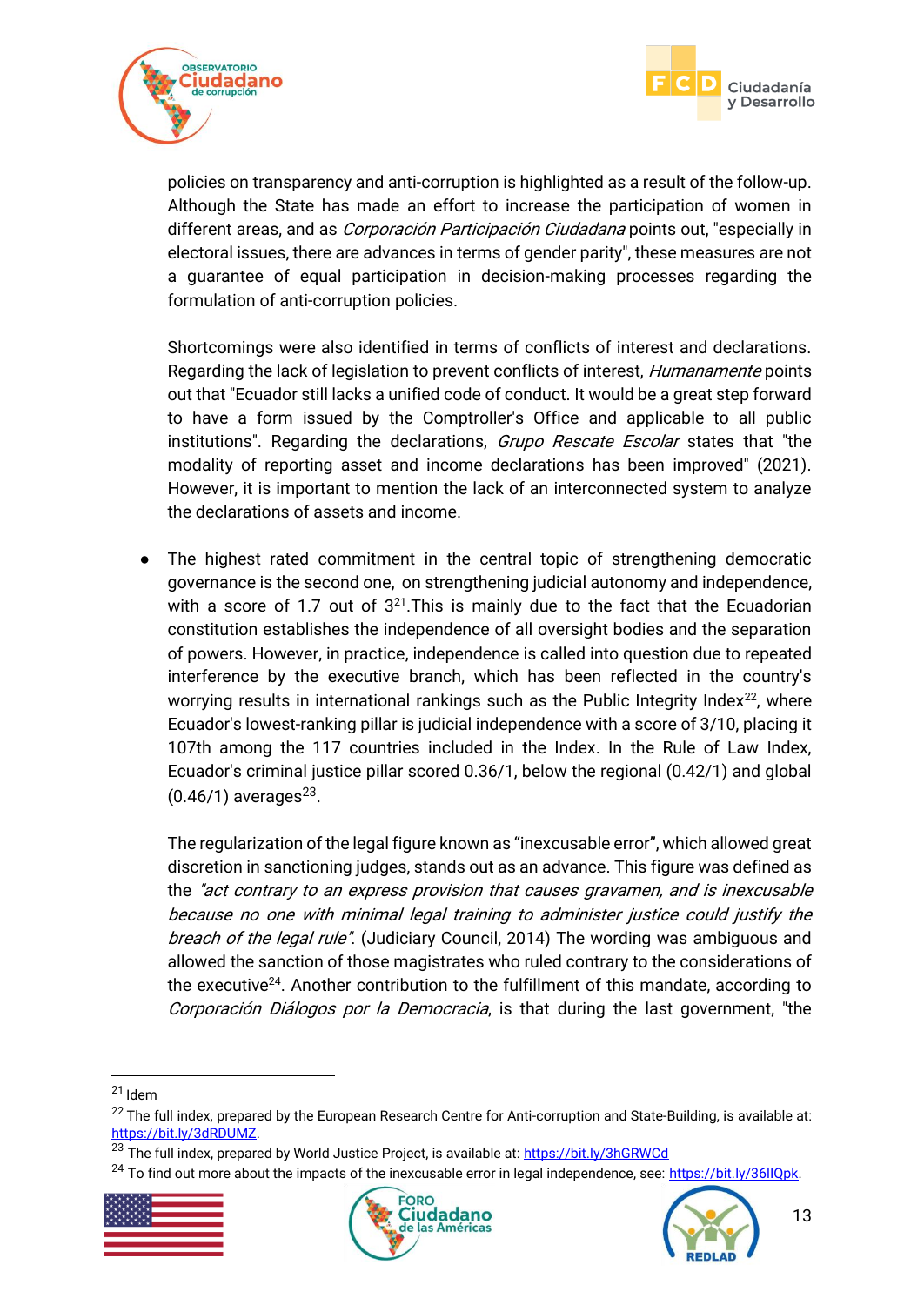



judiciary has followed democratic and participatory mechanisms for the election of its authorities" (2021).

● Commitments 7 and 8 corresponding to gender equity and equality and the empowerment of women as a cross-cutting objective of anti-corruption policies and the inclusion of vulnerable groups in the definition of transparency and anti-corruption measures are the lowest-rated of this central topic, both with a rating of 0.07/3.0.

This rating is the result of the inexistence in Ecuadorian legislation of regulations that guarantee the participation of these specific groups in anti-corruption policies. In practice, there is a lack of statistics that make it possible to understand the differential impact that corruption has on the vulnerable population and women in their diversity. Regarding participation mechanisms, the Transparency and Social Control Function, through a request for access to public information, informed that it includes, within its planning, projects for the inclusion of children, adolescents and women, although these have been halted due to health conditions and budgetary limitations.





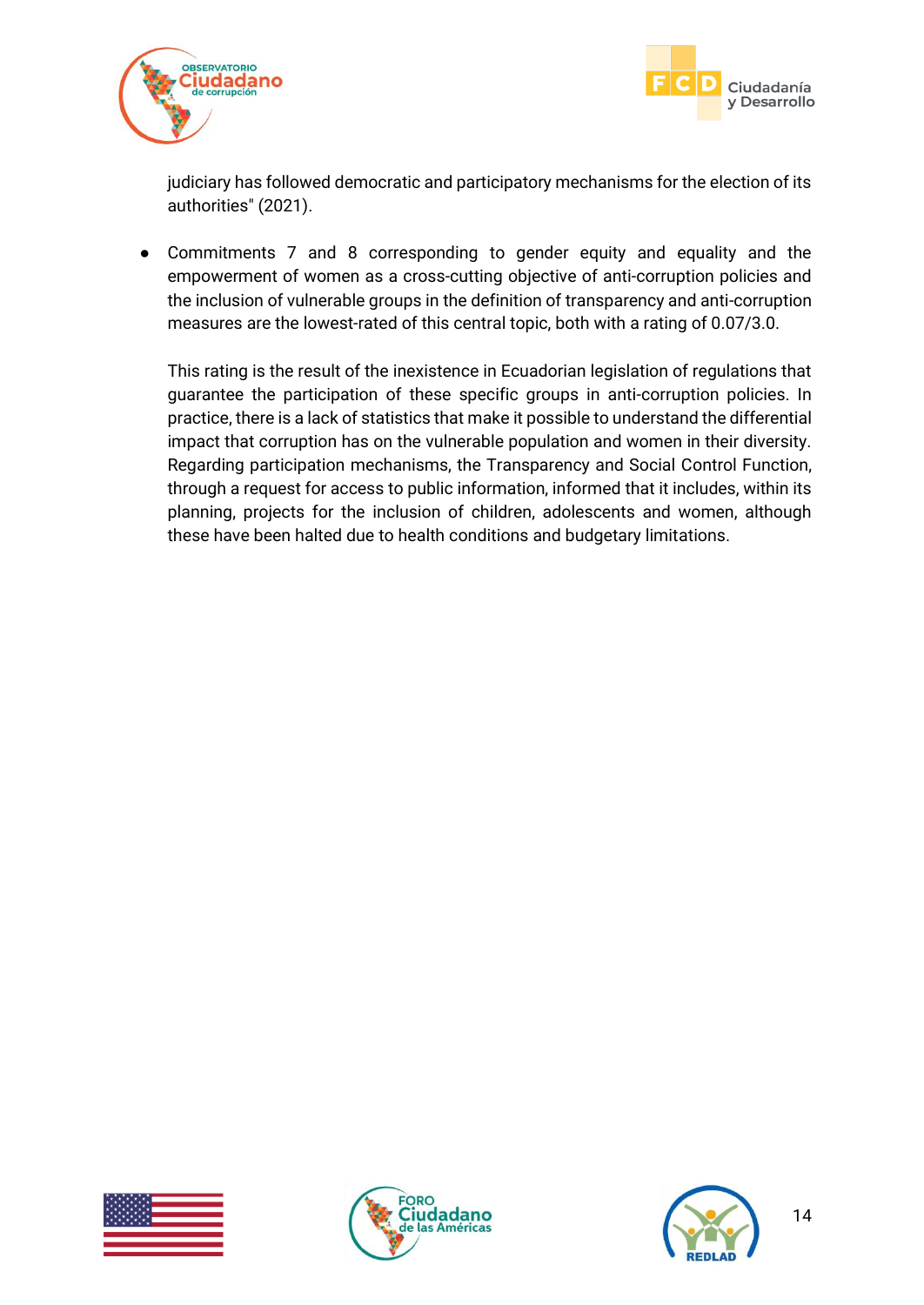



## <span id="page-15-0"></span>2. Transparency, Access to Information, Protection of Whistleblowers and Human Rights, including Freedom of Expression <sup>25</sup>

#### Graph 3. Result for Commitments Related to Transparency, Access to Information, Protection of Whistleblowers and Human Rights, Including Freedom of Expression



Prepared on the basis of information provided by CSOs participating in the CCO Platform

- As for policy indicators, over the past years important progress has been identified, such as the modification of the Comprehensive Criminal Code, which has allowed the classification of crimes according to international standards, the protection of the identity of whistleblowers, and progress aimed at promoting the independence of oversight bodies. However, in practice, progress is limited due to the fact that a real separation of powers and independence of control bodies is still pending in Ecuador; many reforms are recent and their real impact cannot yet be evaluated.
- Commitment 14, which includes, among others, issues related to open government, digital government, and open data, is the highest-rated in this central topic with a score

<sup>&</sup>lt;sup>25</sup> CEDENMA, an organization that is part of the Ecuador Consortium, carried out a partial assessment based on its experience. Taking this into account, the national average for Commitment 13 would be 1.26/3.0, for Commitment 14 it would be 2.02/3.0, and for Commitments 15, 16, and 22, the national average would be 0.9/3.0, 1.53/3.0, and 1.46/3.0, respectively.



-



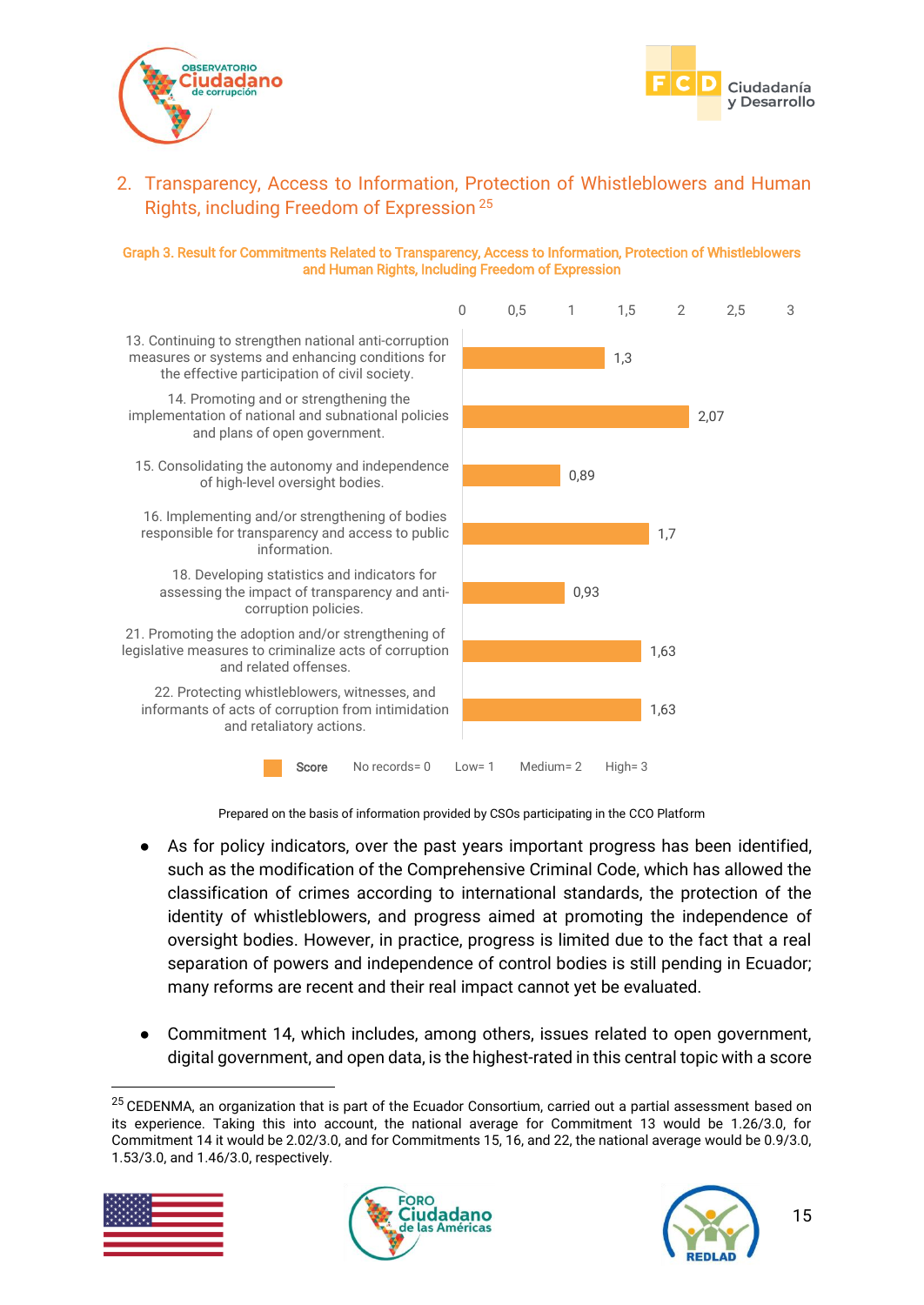



of 2.02/3.0. Among the advances are the co-creation process and current implementation of the First Open Government Plan in Ecuador, Ecuador's adhesion to the Construction Transparency Initiative (CoST) and the Extractive Industries Transparency Initiative (EITI). It also highlights the existence of regulations and threeyear plans for the implementation of e-government and the delegation, by executive decree, to the Ministry of Telecommunications and Information Society as the governing body. In this regard, CEDENMA points out that "during the pandemic, the use of electronic mechanisms has helped validate the transparency of legislative and judicial entities". On the other hand, despite some progress, CEDEAL assures that improving the dissemination mechanisms to increase citizen participation is key because "the weakness of this issue is that there are few spaces where people participate, and there is also a lack of dissemination by the government" (2021).

● The lowest-rated commitment of this topic axis is commitment 18, which evaluates the development of statistics and impact evaluation indicators for anti-corruption policies, with a score of 0.93/3.0. This low score is explained by the lack of a body explicitly responsible for the evaluation of transparency and anti-corruption policies. This may make it easier for "institutions to provide only the information they consider necessary" according to the Ecuadorian Equity Foundation, which recognizes this shortcoming but identifies the potential for sustainability for this commitment "if the authorities show a commitment in this regard". On the other hand, the Transparency and Social Control Function, legally designated as the body that develops the National Plan for the Prevention and Fight against Corruption, does not have a system to allow efficient policy monitoring.

### <span id="page-16-0"></span>3. Financing of Political Organizations and Election Campaigns



#### Graph 4. Result for Commitment Related to Financing of Political Organizations and Election Campaigns

■ 25. Adoption and/or strengthening of measures to promote transparency, accountability, appropriate accounting, and use of the banking system for income and expenditures of political organizations and electoral campaigns.

0 0,5 1 1,5 2 2,5 3

|  | Score | No records = $0$ | $Low = 1$ | Medium= $2$ | High= $3$ |
|--|-------|------------------|-----------|-------------|-----------|
|--|-------|------------------|-----------|-------------|-----------|

Prepared on the basis of information provided by CSOs participating in the CCO Platform

This central topic is the one that has obtained the highest score, due to the reforms to







the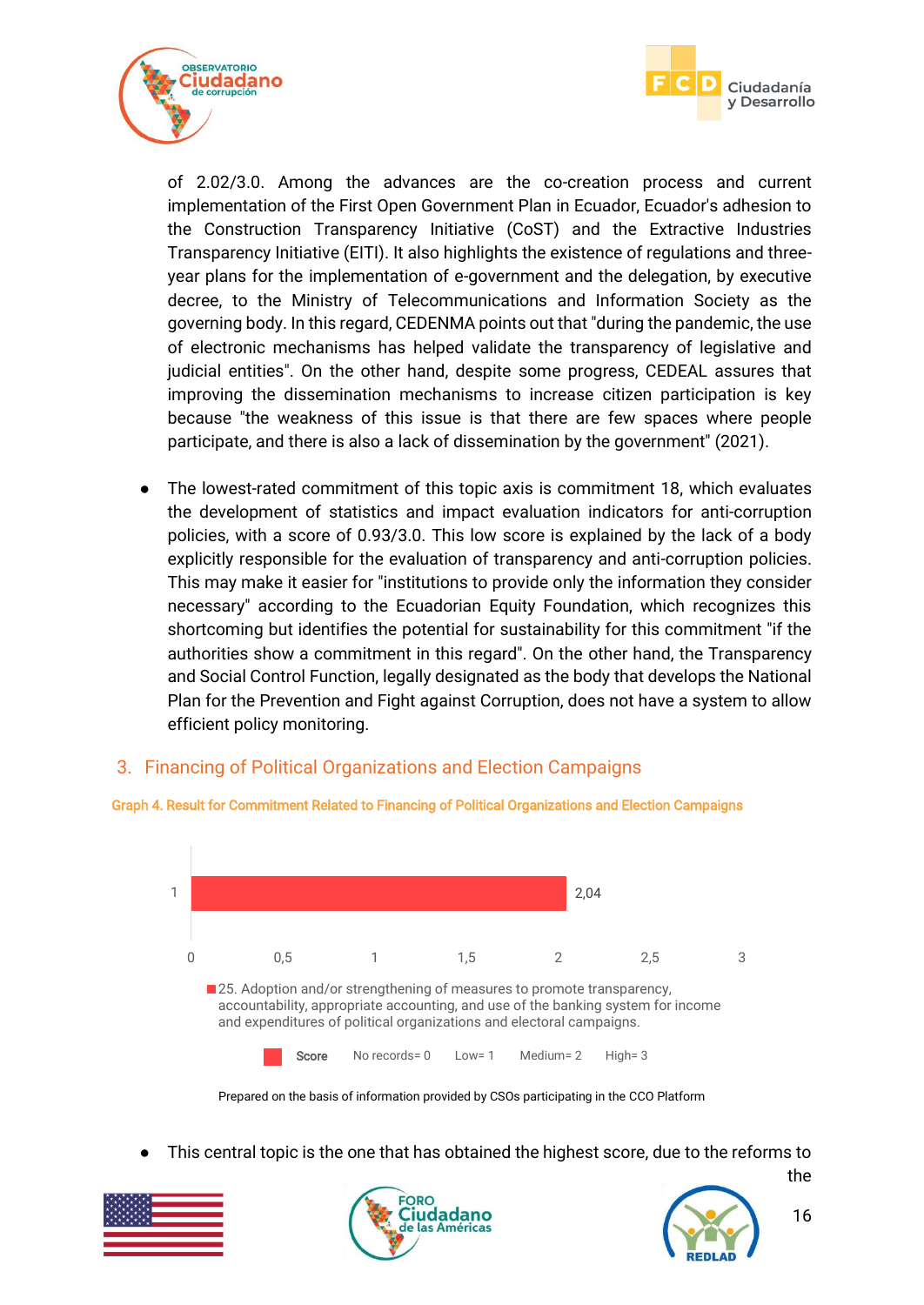



Democracy Code carried out in 2020, which create, among other elements, an interconnected data system and an accounting system for the control of the financing of political organizations. However, due to their recent approval, these systems are not yet operational.

● The contributions of the organizations that are part of the consortium allow identifying that the new reforms have weaknesses regarding the determination of deadlines and lack clarity in some provisions. For its part, FCD highlights that during the general elections held in February 2021, certain reforms of the Democracy Code were already implemented, however, "several mechanisms proved insufficient; deficiencies are evident in the lack of clarity regarding the provisions, implementation and established deadlines of certain mechanisms, such as the accounting system for CNE campaign accounts" (2021). Additionally, the quality of the information submitted by political organizations continues to be deficient in practice. Currently, citizens can access this information since, as *Fundación Haciendo Ecuador* reminds, campaign accountability reports are "a jurisdictional guarantee according to the Constitution of Ecuador and the Organic Law of Jurisdictional Guarantees and Constitutional Control" (2021).

### <span id="page-17-0"></span>4. Prevention of Corruption in Public Works and Public Procurement and Contracting



Graph 5. Results from Commitments related to Prevention of Corruption in Public Works and Public Procurement and Contracting

Prepared on the basis of information provided by CSOs participating in the CCO Platform

Significant progress has been made in this area, due to the promotion of computer systems within public procurement processes. However, regulatory improvements are





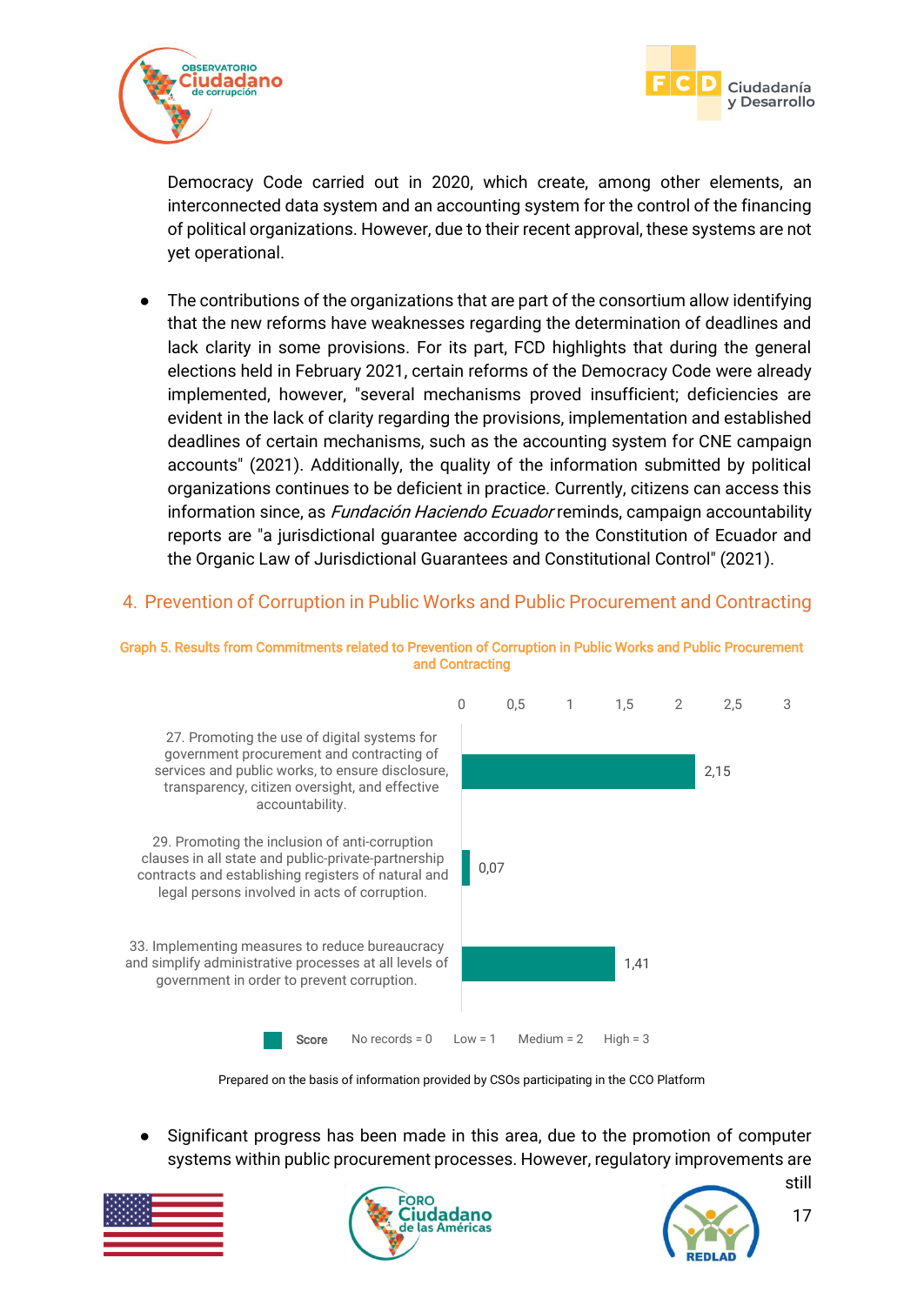



needed, mainly with the approval of a new Law on Transparency and Access to Public Information and instruments that make the inclusion of anti-corruption clauses mandatory. On the other hand, although Ecuador has national plans to reduce paperwork, their real effects are limited; the inclusion of mechanisms such as virtual appointment systems has generated waiting times of several months for citizens to obtain basic documents such as driver's licenses, identity cards or passports.

- Commitment 27, on electronic systems for government procurement, is the one highest-rated on this axis, with a score of 2.15/3.0. This is mainly due to the legal obligation to publish public procurement processes digitally in the *Sistema Oficial de* Contratación Pública del Ecuador (SOCE) and the existence of the Single Registry of Suppliers, where basic information on all bidders can be found. In addition to this, recent advances include the implementation of an electronic signature that allows the information uploaded to the SOCE to be in a machine-readable format and the implementation of open data standards in public procurement. Although the positive rating of this commitment reflects some progress in policies, according to Diálogo Diverso "it is necessary to improve transparency and break with the naturalization of corruption... since it is very different to publish information for the proper management of processes internally" (2020).
- Commitment 29, on the inclusion of anti-corruption clauses in all State contracts, is the one lowest-rated, with a score of 0.07/3.0. There is no legal obligation, nor an explicit section within the SERCOP model contracts, to include anti-corruption clauses in public procurement processes. This comes in addition to the non-existence of a registry of companies and persons related to money laundering and corruption, which has caused companies already sentenced for such crimes to continue contracting with the State.





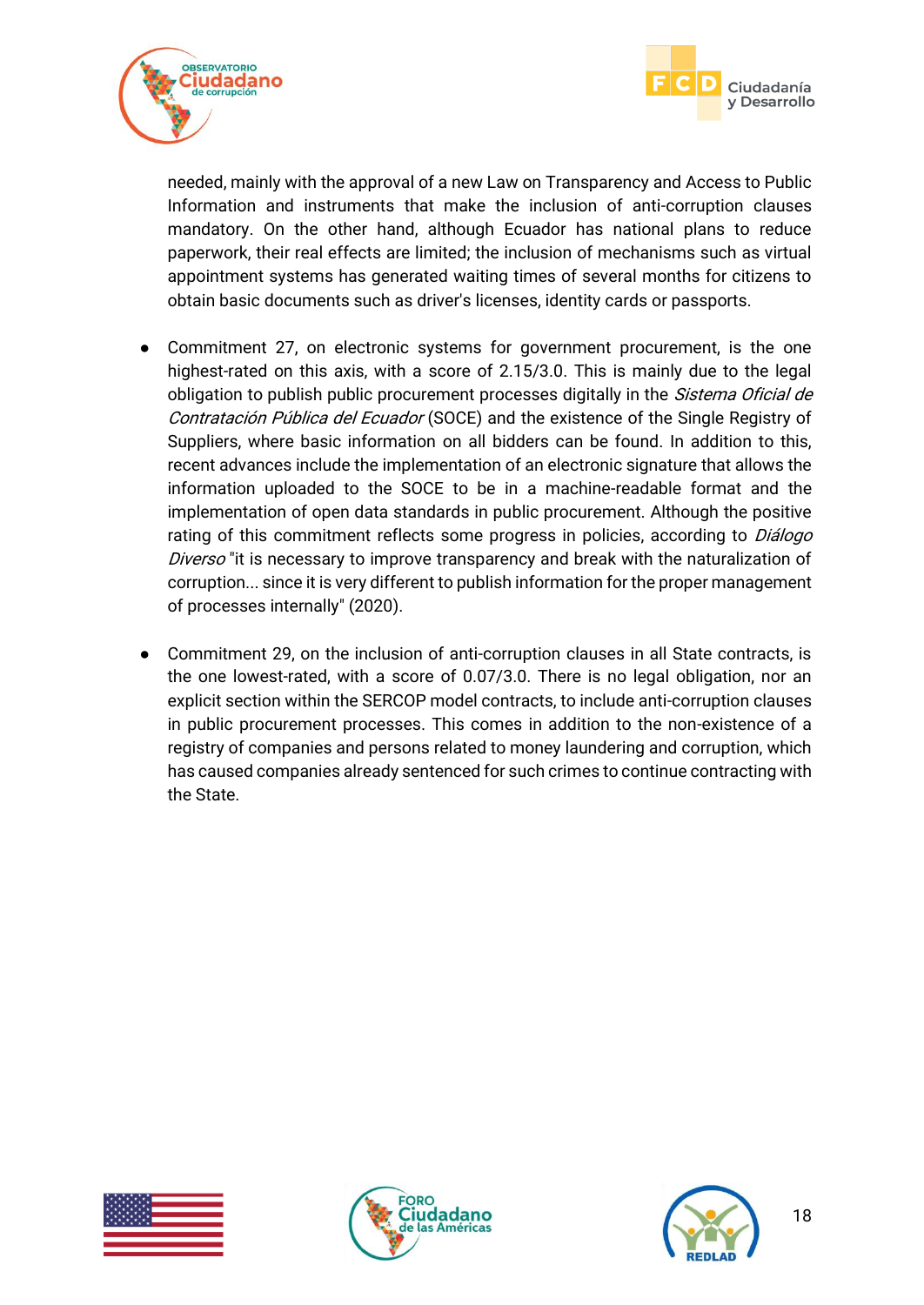



<span id="page-19-0"></span>5. International Legal Cooperation; the Fight Against Bribery, International Corruption, Organized Crime, and Money Laundering; and Asset Recovery

Graph 6 Results for Commitments Related to International Legal Cooperation; the Fight Against Bribery, International Corruption, Organized Crime, and Money Laundering; and Asset Recovery



Prepared on the basis of information provided by CSOs participating in the CCO Platform

- In the 2018-2021 period, there has been regulatory progress with respect to this axis, highlighting the approval of the Law on the Extinction of Ownership and other regulations that protect and facilitate judicial cooperation. However, the recent approval of the Law makes it impossible to evaluate its effectiveness at this time. On the other hand, internal cooperation mechanisms, which have included task forces, secretariats attached to the presidency and commissions of international experts, have not shown concrete results either.
- Commitment 37, on cooperation between authorities in investigations and proceedings related to corruption offenses, is the highest-rated with a score of 1.37/3. This is thanks to the creation of joint task forces and cooperation agreements between Ecuadorian control bodies. However, it is not possible to determine the effectiveness of these mechanisms, due to lack of information to identify the concrete results of these initiatives. On the other hand, the need to criminalize international bribery in Ecuadorian legislation has been identified.
- The lowest-rated commitment is number 41, on measures to allow for the seizure, forfeiture and confiscation of assets resulting from corruption, with a score of 0.7/3.0. This is due to the fact that Ecuador only passed its asset forfeiture law in April 2021 after a long debate in the legislature and the subsequent declaration of partial unconstitutionality by the Court. For this reason, it is not yet possible to consider its effectiveness. Moreover, before the approval of this regulatory framework there was





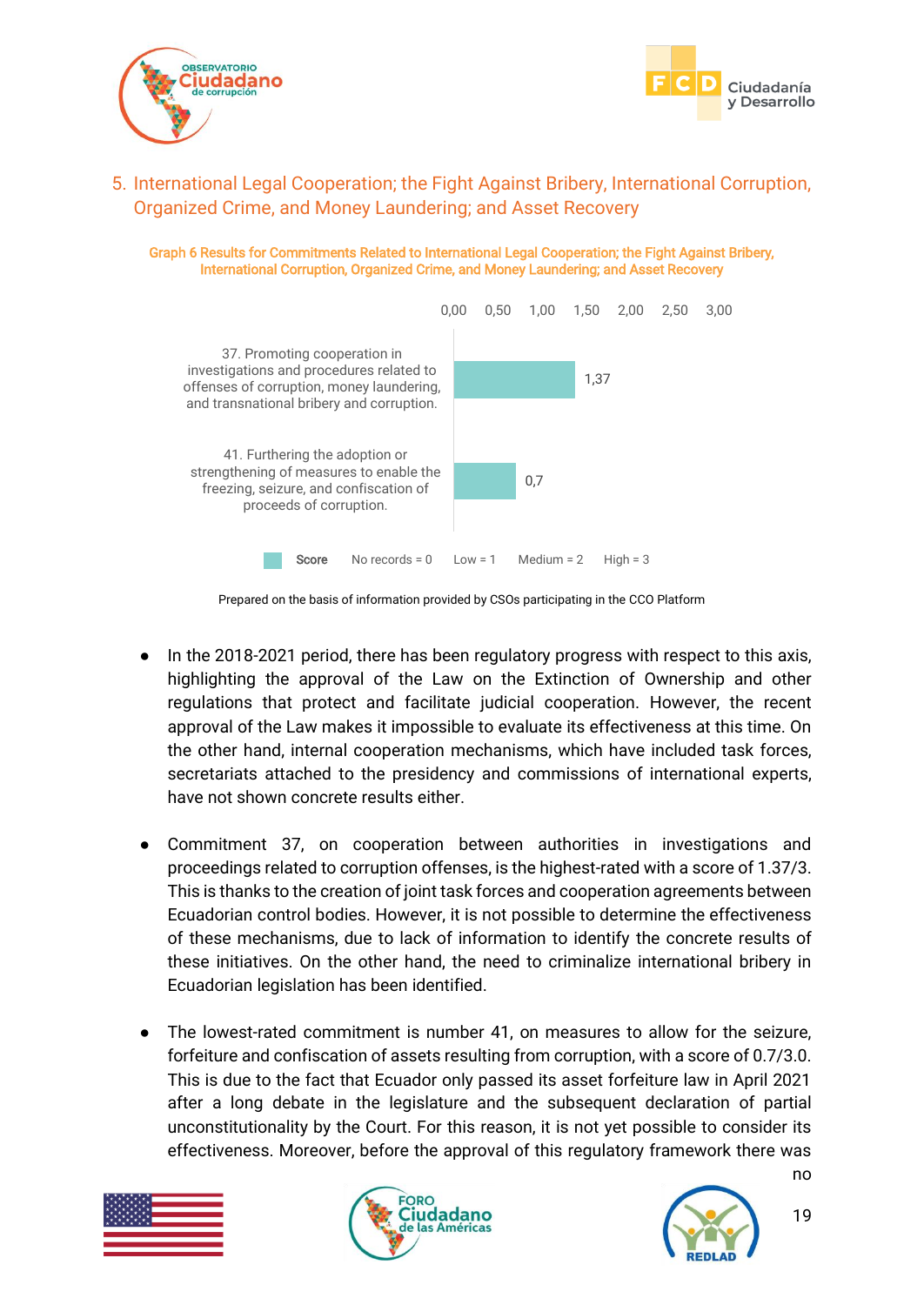



preventive confiscation but only precautionary measures such as the prohibition of alienation of assets.

# <span id="page-20-0"></span>Conclusions and Calls to Action

## <span id="page-20-1"></span>1. Progress and Weaknesses in Anti-Corruption Actions Based on Follow-up to Lima Agreement.

The Lima Agreement represented a fundamental opportunity to endorse previous international commitments assumed by the Ecuadorian State, as well as to identify favorable scenarios for the discussion, preparation and implementation of anti-corruption measures in the country. In reference to the progress achieved since April 2018, the following should be highlighted:

The ongoing co-creation and implementation process of the First Open Government Plan, as well as Ecuador's adherence to international initiatives such as EITI and CoST, which contribute to mitigate the risk of corruption in areas highly sensitive to corruption such as extractive industries and public infrastructure. In addition to these alliances, the National Public Procurement Service, the Open Contracting Partnership and civil society have worked together to implement the open data platform for public procurement. On the other hand, the approval of an open data policy by the executive is noteworthy.

Similarly, in recent years, issues related to transparency and the fight against corruption have been central to the legislative agenda. As a result, we have the approval of the "Anti-Corruption Law" which allowed for amendments to the Integral Penal Code to include or modify the classification of crimes according to the commitments made on the matter, as well as to include identity protection measures and incentives for corruption whistleblowers. On the other hand, reforms are being made to the regulations governing the justice bodies so as to contribute to their independence and autonomy. Further progress to be highlighted is that in 2021 the Law for Ownership Extinction was approved, which will strengthen the capacity of the State to carry out preventive confiscation and recover the capital and other assets resulting from acts of corruption.

In spite of these advances, there have also been worrying setbacks during this period. For example, in May 2021 the Office of the Comptroller General of the State limited public officials' search capacity regarding asset declarations through the inclusion of new parameters in the search engine, included illegal restrictions to the dissemination of declaration information violating the rights to freedom of expression, press and social control, and implemented mechanisms to expose the personal data of citizens who access the declarations.

### <span id="page-20-2"></span>2. Calls to Action on Anti-Corruption Issues





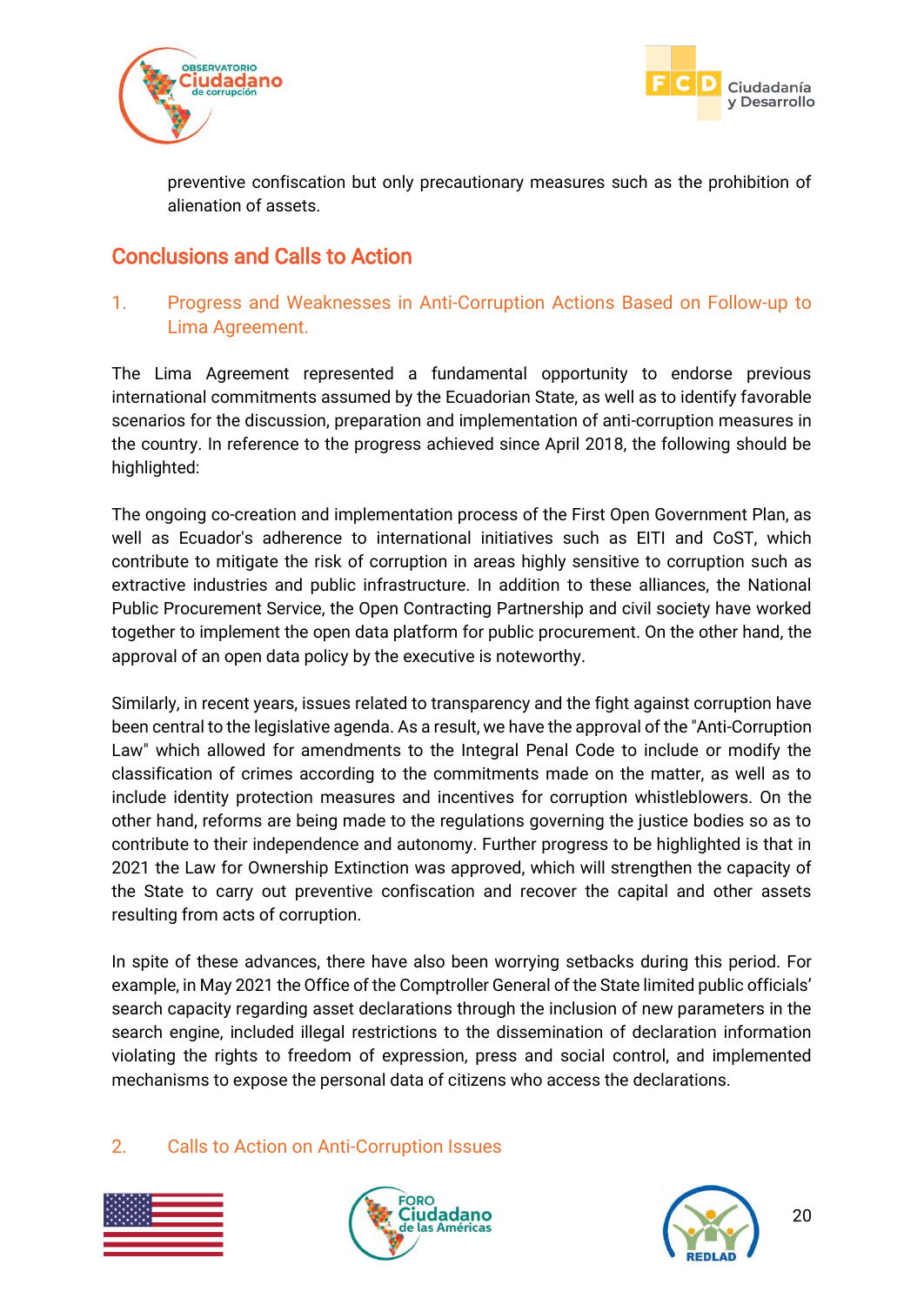



Based on the results of the evaluation of the commitments prioritized by CCO Ecuador, we present the following recommendations:

#### Reinforcement of Democratic Governance

- Promote the participation and empowerment of gender movements and priority attention groups in the preparation, implementation and evaluation of public transparency and anti-corruption policies. Likewise, enhance the generation of data and the analysis of the differentiated effects of corruption on women in all their diversity, gender diversities, and vulnerable attention groups established in the Constitution. It is recommended that the State appoint an entity responsible for coordinating efforts and following up on the fulfillment of this commitment to achieve concrete results.
- Adopt legal and practical measures aimed at guaranteeing that members of High Courts and Tribunals are appointed through public merit-based competitive examinations that fully comply with the necessary publicity and transparency. Likewise, the full implementation of the Open Justice parameters is recommended to guarantee transparency, user participation and permanent accountability.
- Adopt regulations aimed at preventing and managing conflicts of interest, including the regulation of revolving doors. There are currently bills pending on this issue, so the National Assembly is urged to continue their discussion and approval process. Regarding asset declarations, the Comptroller General's Office needs to remove obstacles to access to information, social control and freedom of expression, as well as measures that violate the personal data of citizens who access this data, imposed in May 2021.
- It is recommended that the Comptroller General's Office co-create a model Code of Ethics or Code of Conduct, which will be the basis for the code formulation processes for each public institution, based on international standards. It is also recommended to create a system that allows the Comptroller General's Office and the public to verify the existence of the codes of ethics of each institution, ensuring their timely publication on the web pages of each institution, as well as their availability through non-electronic mechanisms. Also, a need has been identified to create secure channels for reporting non-compliance.

### Transparency, access to information, protection of whistleblowers and human rights, including freedom of expression

● Adopt mechanisms that guarantee standards for transparency and free access to information in public tenders for access to public services, strengthening the Socio Empleo network. Likewise, regulate the use of occasional contracts and provisional





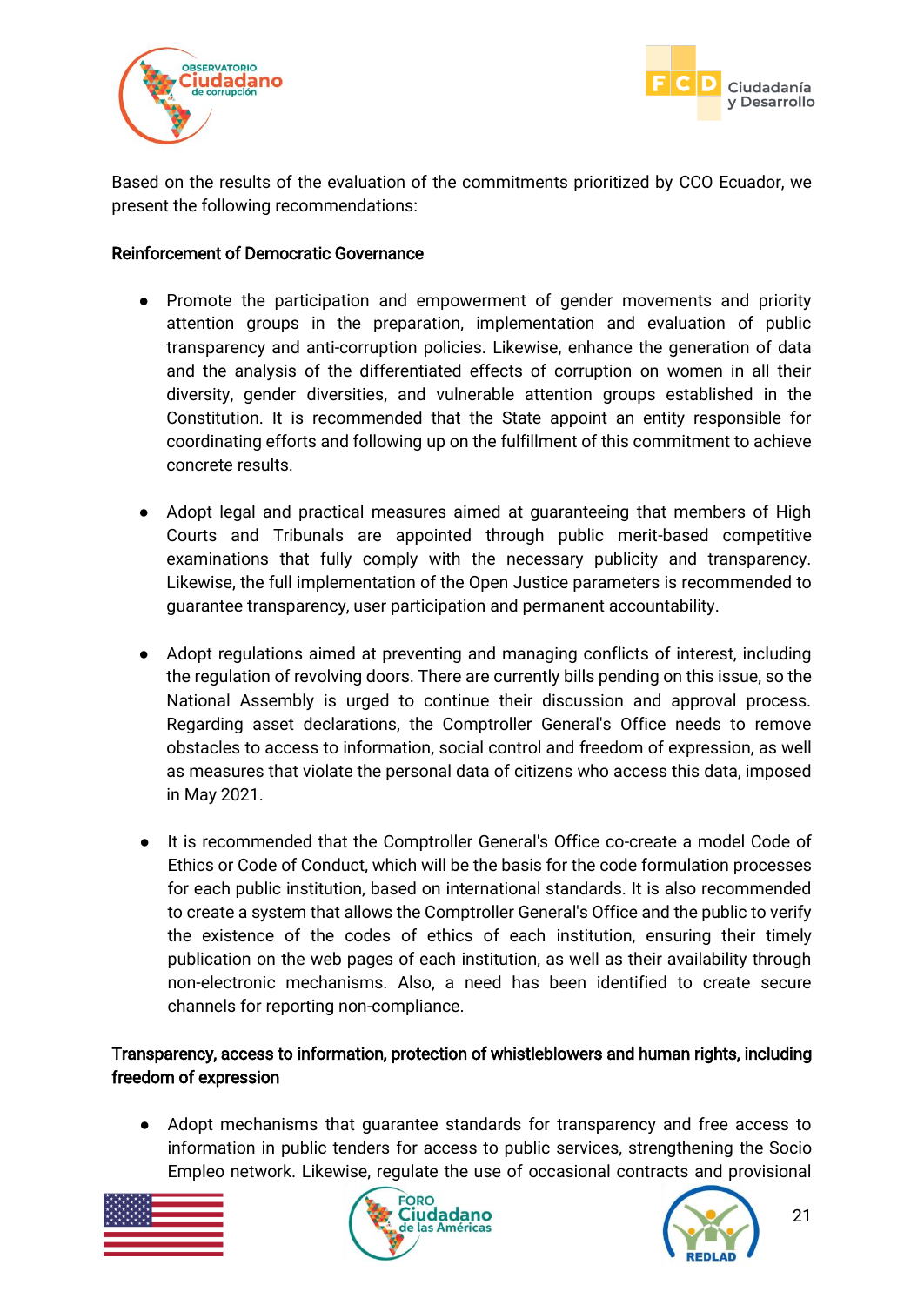



appointments, and review the processes related to permanent appointments to strengthen the civil service. It is also recommended to adopt legal and institutional measures to eliminate discretion and equalize parameters for the entry into public service related to the so-called free appointment and removal of civil servants.

- Adopt measures to ensure the continuity and consolidation of open government initiatives in Ecuador, and the multi-sector transparency initiatives that are part of the Open State ecosystem.
- Conduct an evaluation of the current structure of the Comptroller General's Office and other control entities, in order to identify shortcomings and elements requiring improvement, allowing for technical, professional, efficient and autonomous control.
- The National Assembly is urged to discuss and approve a new Law on Transparency and Access to Public Information, which fully guarantees access to public information, in line with Inter-American model laws, international standards and applicable new technologies. Likewise, it is recommended to create a platform that allows placing requests for access to information more easily, to follow up on the process and to monitor compliance with the deadlines established in the regulations.
- Urge the State to collect data that provides national information on the perception of corruption among the population, as well as other parameters that account for the objective and subjective impact of corruption in the country.

### Financing of political organizations and election campaigns

- It is recommended to promote transparency and facilitate access to public information to citizens, establishing clearer standards regarding the reporting of accounts of political organizations and in terms of their mandatory dissemination of information.
- It is recommended that the CNE publish detailed information on the use of the Electoral Promotion Fund by candidats. Also, it is recommended to carry out a participatory process in the development of the Accounting System of Political Financing by the CNE.

#### Prevention of corruption in public works, public procurement and contracting

● It is recommended to simplify the procedures for submitting complaints of possible acts of corruption, through channels that guarantee security and enable the anonymity of the complainant. It is also recommended to establish information flows that allow the whistleblower to follow up on their report.





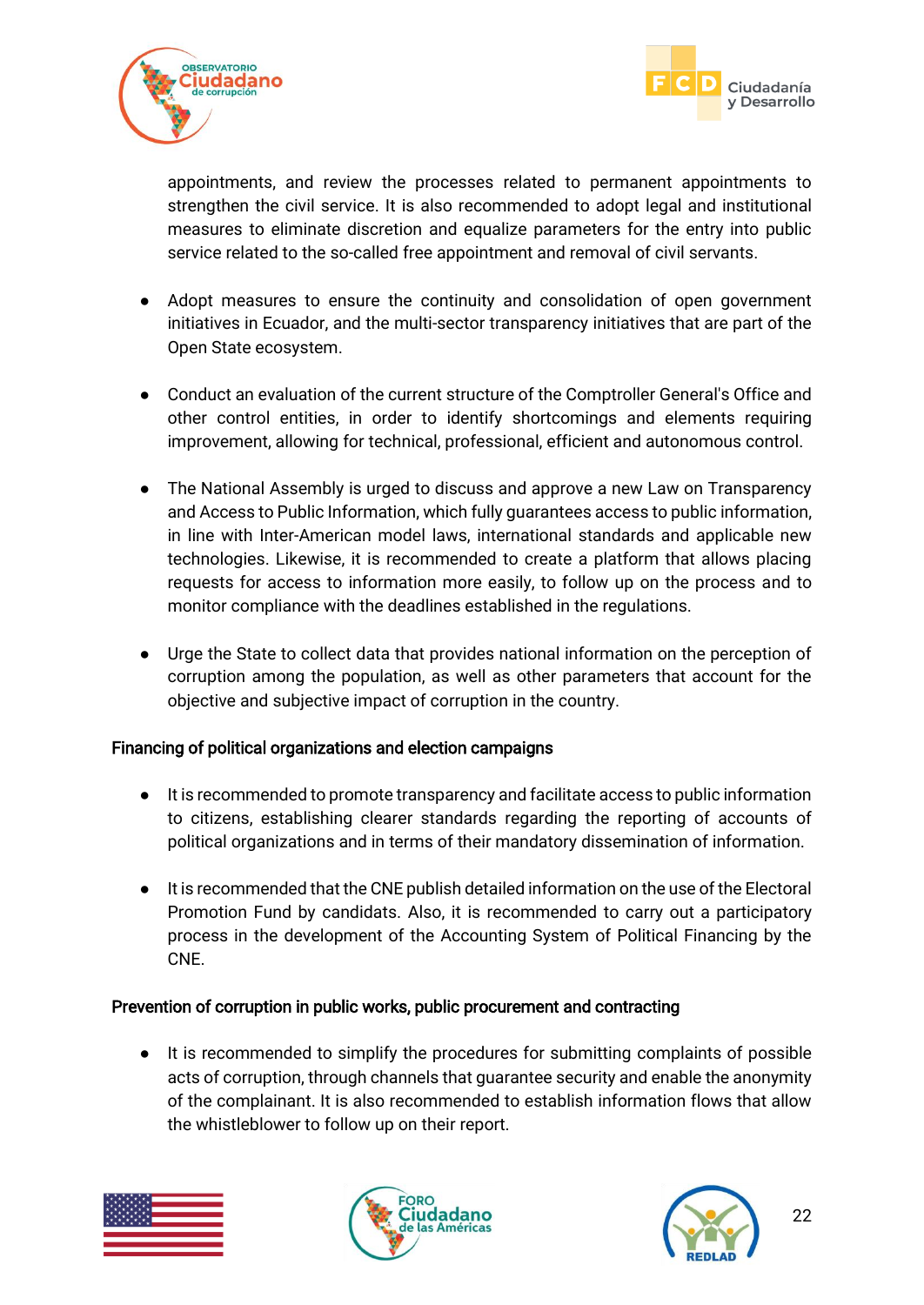



- Develop, in a participatory manner, mechanisms for following up and evaluating public anti-corruption policies, in such a way as to enable two-way accountability, follow-up and timely social control by citizens.
- Ensure the continuity of efforts for the implementation of open data standards in public procurement. Likewise, enhance the adoption of measures for the transparency of beneficial ownership in public procurement.
- It is recommended to adopt measures that explicitly oblige contracting entities to incorporate anti-corruption clauses in public contracts.

### International Legal Cooperation; the fight against bribery, international corruption, organized crime, and money laundering; and asset recovery

- It is recommended that the Transparency and Social Control Function co-create a true National Plan to Prevent and Combat Corruption in order to duly fulfill its constitutional mandate. This plan should integrate the four remaining State Functions (Executive, Legislative, Judicial and Electoral) and directly involve non-state actors.
- Criminalize transnational bribery, in accordance with the United Nations Convention against Corruption. Finally, it is recommended to establish inter-institutional cooperation relationships that make the adoption of the measures considered in the recently approved Law on Extinction of Ownership feasible in practice.





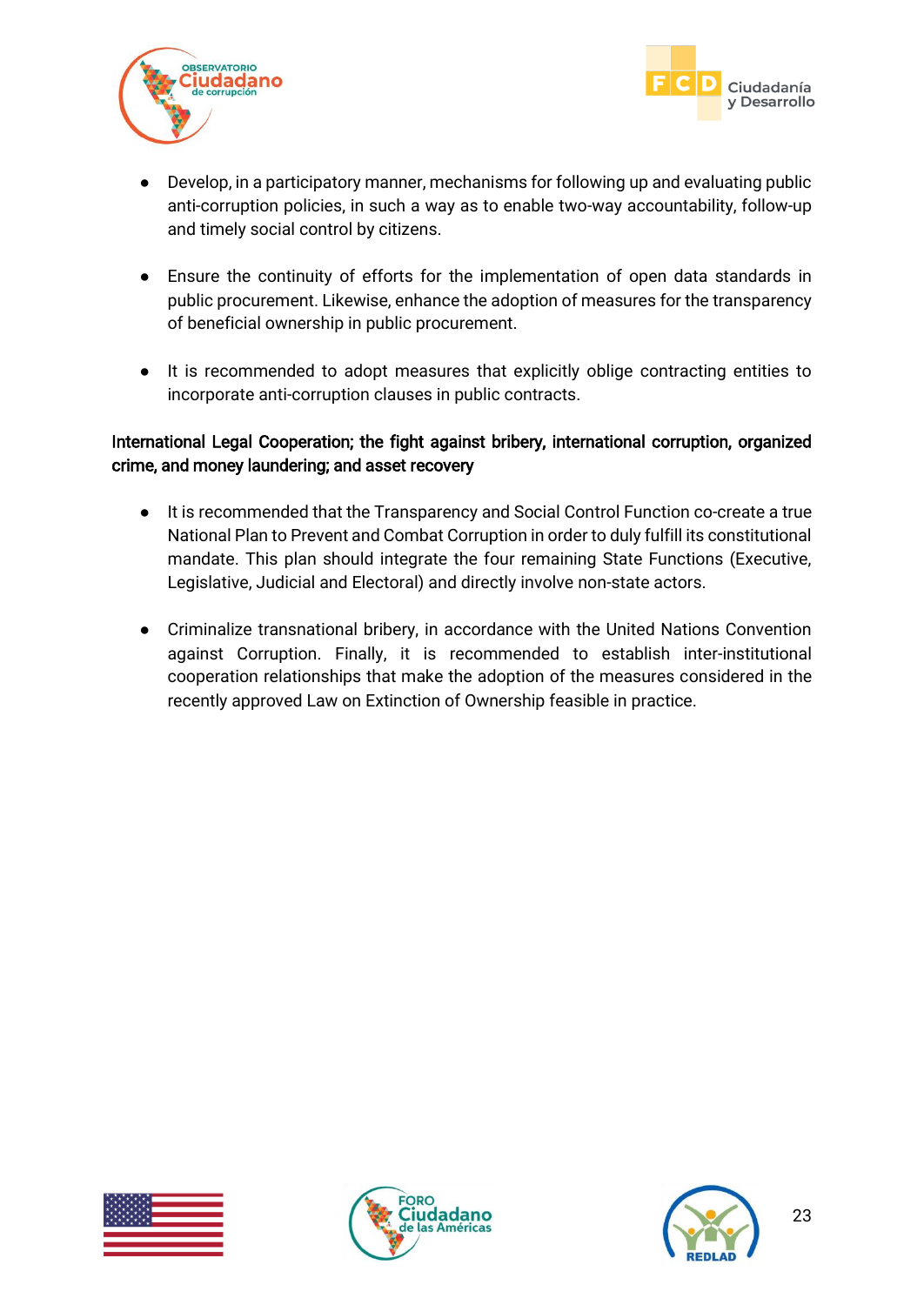



## <span id="page-24-0"></span>References

El Universo (2018). Consulta popular y lucha contra la corrupción, otros ejes del gobierno de Lenín Moreno. Retrieved from<https://bit.ly/2SThm7b>

Transparencia Internacional (2021). Índice de Percepción de la Corrupción. Retrieved from <https://bit.ly/3AEhl8e>

European Research Centre for Anti-corruption and State-Building (2020). Índice de Integridad Pública. Retrieved from [https://bit.ly/3dRDUMZ.](https://bit.ly/3dRDUMZ)

World Justice Project (2021). Índice de Estado de Derecho. Retrieved from <https://bit.ly/3hGRWCd>

Consejo de la Judicatura (2014). Respuesta del Consejo de la Judicatura a Human Rights Watch. Retrieved from [https://bit.ly/2UwaXzr.](https://bit.ly/2UwaXzr)

Civicus (2019). Informe anual sobre el Estado de la Sociedad Civil. Retrieved from <https://bit.ly/3guiSFO>

Comisión Interamericana de Derechos Humanos (2018). Informe anual 2018. Retrieved from <https://bit.ly/3cPeIpX>

Comisión Interamericana de Derechos Humanos (2020). Informe anual 2020. Retrieved fro[m](https://bit.ly/2Ud2vF5) <https://bit.ly/2Ud2vF5>

Civicus (2020). Informe anual sobre el Estado de la Sociedad Civil. Retrieved from <https://bit.ly/35sZx1v>

Fundación Ciudadanía y Desarrollo (2020). Informe de sociedad civil sobre la implementación del Capítulo II (Prevención) y Capítulo V (Recuperación de activos) de la Convención de las Naciones Unidas contra la Corrupción en Ecuador. Retrieved from<https://bit.ly/3cOldcF>

Alianza Regional por la Libertad de Expresión (2020). Saber más IX: El impacto de la pandemia de Covid 19 sobre el derecho de acceso a la información en la región. Retrieved from [https://bit.ly/2S5aJyd](about:blank)





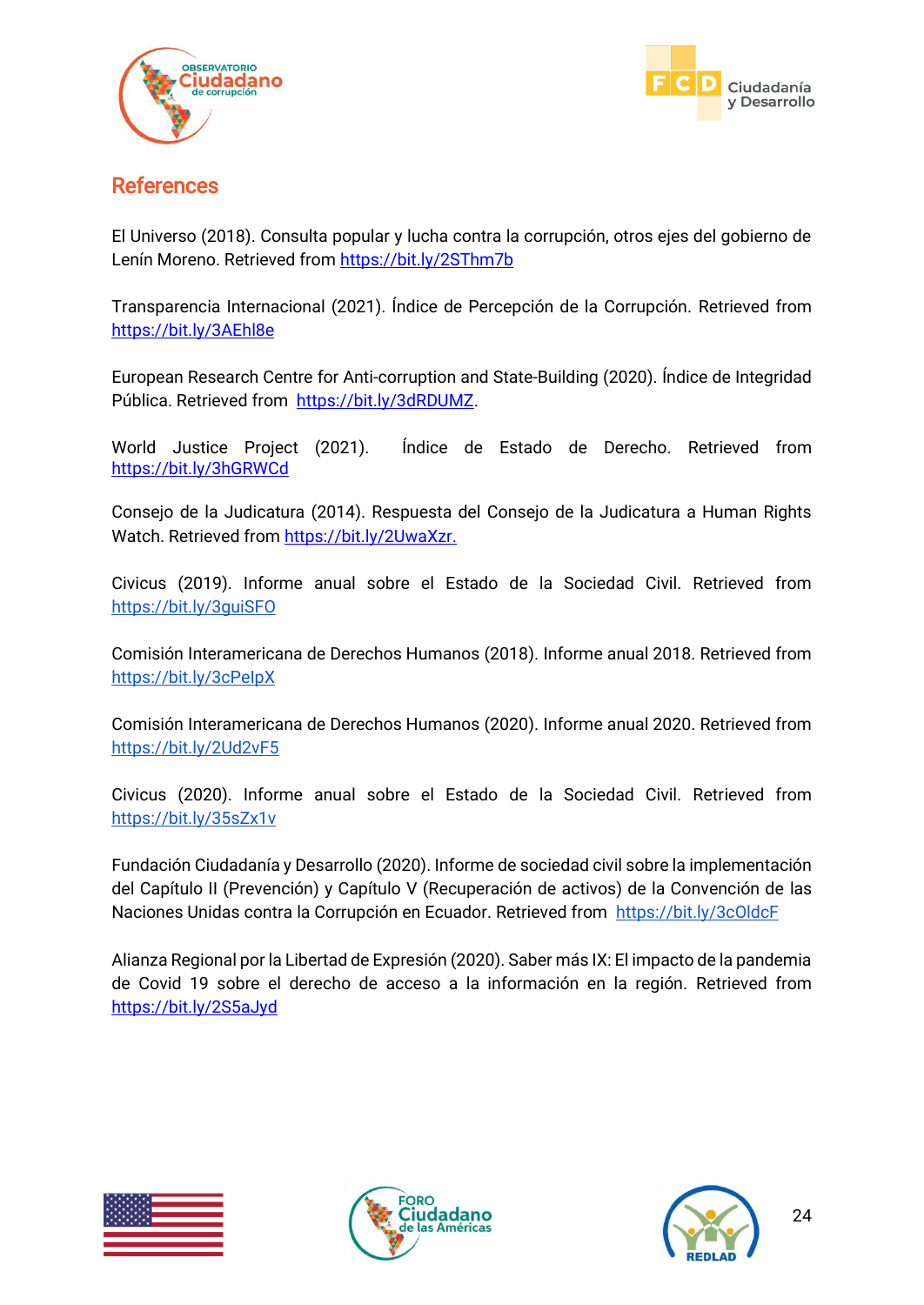



## <span id="page-25-0"></span>Annexes

## <span id="page-25-1"></span>Annex 1: Rating of Lima Agreement in Ecuador

#### <span id="page-25-2"></span>Reinforcement of Democratic Governance

#### Table 1. Follow-up criteria for commitments related to the Reinforcement of Democratic Governance

| Commitment                                                                                                                                                                                                                                                                                                                                                    | Relevance | <b>Effectiveness</b> | Sustainability | Country<br>Average |
|---------------------------------------------------------------------------------------------------------------------------------------------------------------------------------------------------------------------------------------------------------------------------------------------------------------------------------------------------------------|-----------|----------------------|----------------|--------------------|
| Strengthening<br>judicial<br>2.<br>autonomy<br>and<br>independence following applicable inter-American<br>and universal standards on this matter to promote<br>respect for the Rule of Law and access to justice, as<br>well as to promote and encourage policies of<br>integrity and transparency in the judicial system.                                    | 1.67      | 1.67                 | 1.78           | 1.70               |
| 7. Promoting gender equity and equality and<br>women's empowerment as a cross-cutting goal of<br>our anti-corruption policies, through a task force on<br>women's leadership and empowerment that will<br>actively promote cooperation among inter-American<br>institutions and synergies with other international<br>agencies.                               | 0.00      | 0.22                 | 0.00           | 0.07               |
| 8. Including different vulnerable groups in defining<br>measures to strengthen governance and combat<br>corruption, recognizing their serious impact on these<br>populations.                                                                                                                                                                                 | 0.00      | 0.22                 | 0.00           | 0.07               |
| 9. Ensuring transparency and equal opportunities in<br>the selection processes of public officials, based on<br>objective criteria, such as merit, equity, and aptitude.                                                                                                                                                                                      | 1.00      | 1.11                 | 1.00           | 1.04               |
| 10. Promoting the adoption of measures to prevent<br>conflicts of interest, as well as the submission of<br>declarations of assets and financial information by<br>public officials, as appropriate.                                                                                                                                                          | 1.22      | 1.67                 | 1.22           | 1.37               |
| 11. Furthering codes of conduct for public officials<br>that contain high standards of ethics, probity,<br>integrity and transparency, using as a point of<br>reference the "Guidelines for the Management of<br>Policies for Probity in the Public Administrations of<br>the Americas" and urging the private sector to<br>develop similar codes of conduct. | 0.56      | 0.56                 | 0.33           | 0.48               |





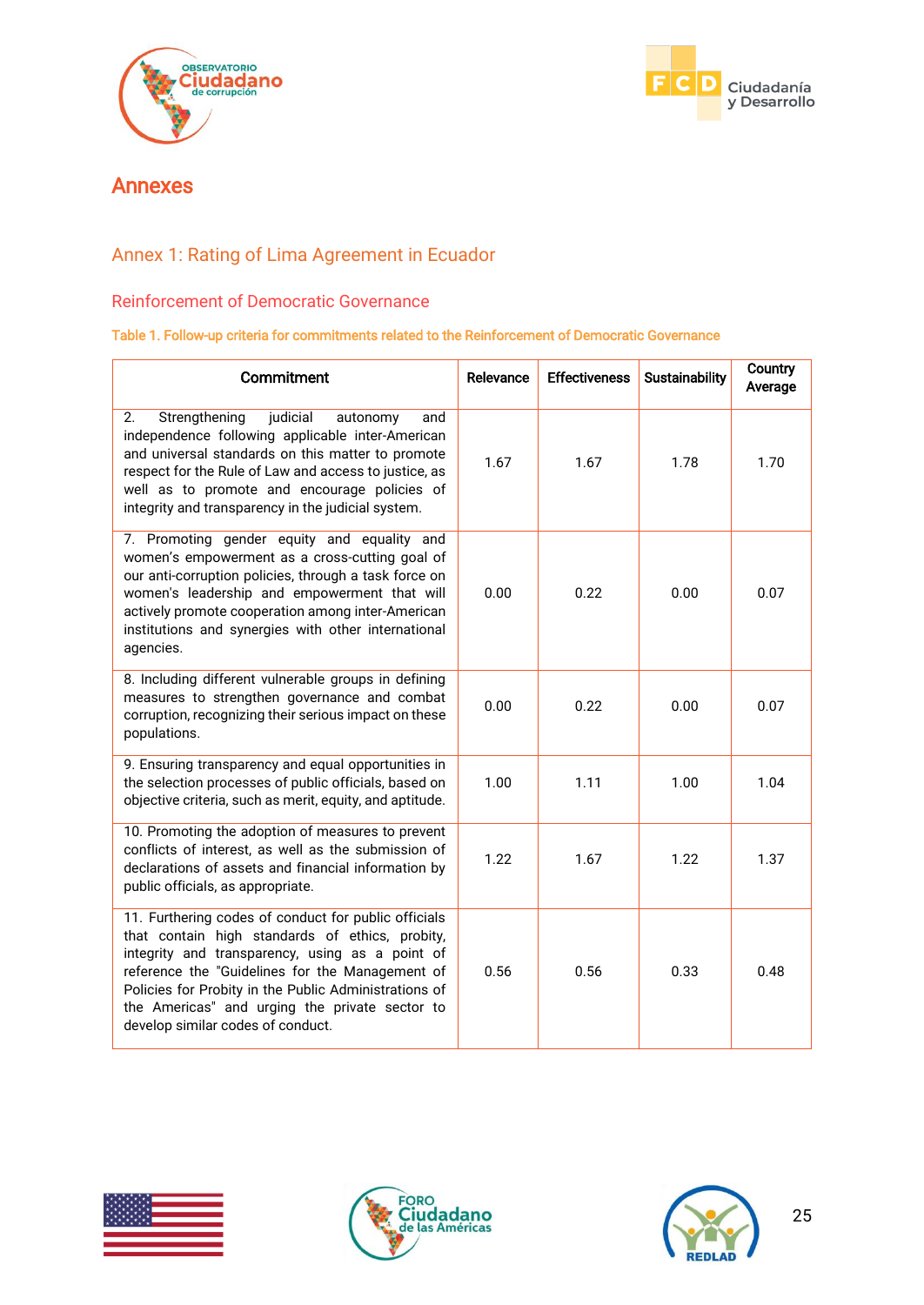



<span id="page-26-0"></span>Transparency, Access to Information, Protection of Whistleblowers, and Human Rights, including Freedom of Expression

Table 2. Follow-up criteria for the commitments related to Transparency, Access to Information, Protection of Whistleblowers, and Human Rights, including Freedom of Expression

| Commitment                                                                                                                                                                                                                                                                                                                                                                                                                                                                                                                                                                                                                              | Relevance | <b>Effectiveness</b> | <b>Sustainability</b> | Country<br>Average |
|-----------------------------------------------------------------------------------------------------------------------------------------------------------------------------------------------------------------------------------------------------------------------------------------------------------------------------------------------------------------------------------------------------------------------------------------------------------------------------------------------------------------------------------------------------------------------------------------------------------------------------------------|-----------|----------------------|-----------------------|--------------------|
| 13. Continuing to strengthen national anti-<br>corruption<br>measures<br>systems<br>or<br>and<br>enhancing<br>conditions<br>for<br>the<br>effective<br>of<br>participation<br>civil<br>society,<br>social<br>organizations, academia, the private sector,<br>citizens, and other social actors in monitoring<br>performance,<br>government<br>including<br>the<br>of prevention<br>development<br>mechanisms,<br>channels for reporting possible acts of<br>corruption and facilitating the work of<br>watchdogs, including other citizen oversight<br>mechanisms, and incentivizing the adoption of<br>digital means of participation. | 1.44      | 1.33                 | 1.11                  | 1.30               |
| 14. Promoting and/or strengthening<br>the<br>implementation of national and subnational<br>policies and plans of open government, digital<br>government, open data, fiscal transparency,<br>open budgeting, digital procurement systems,<br>public contracting and a public registry of state<br>suppliers, considering towards that end the<br>participation of civil society and other social<br>actors.                                                                                                                                                                                                                              | 2.33      | 2.00                 | 1.89                  | 2.07               |
| 15.<br>Consolidating<br>the<br>autonomy<br>and<br>independence of high-level oversight bodies.                                                                                                                                                                                                                                                                                                                                                                                                                                                                                                                                          | 1.00      | 1.00                 | 0.67                  | 0.89               |
| 16. Implementing and/or strengthening of<br>bodies responsible for transparency and<br>access to public information, based on the best<br>applicable international practices.                                                                                                                                                                                                                                                                                                                                                                                                                                                           | 1.78      | 1.67                 | 1.67                  | 1.70               |
| 18. Developing statistics and indicators in our<br>countries for assessing<br>the<br>impact of<br>transparency and anti-corruption policies and<br>advancing government capacity in this field.                                                                                                                                                                                                                                                                                                                                                                                                                                         | 0.89      | 0.78                 | 1.11                  | 0.93               |
| 21.<br>adoption<br>Promoting<br>the<br>and/or<br>strengthening of legislative measures to<br>criminalize acts of corruption and related<br>offenses consistent with the United Nations<br>Convention against Corruption (UNCAC), the<br><b>Nations</b><br>Convention<br>United<br>against<br>Transnational Organized Crime, and the Inter-<br>Convention against Corruption<br>American<br>(IACAC).                                                                                                                                                                                                                                     | 1.78      | 1.33                 | 1.78                  | 1.63               |
| 22. Protecting whistleblowers, witnesses, and<br>informants of acts of corruption<br>from<br>intimidation and retaliatory actions.                                                                                                                                                                                                                                                                                                                                                                                                                                                                                                      | 1.89      | 1.67                 | 1.33                  | 1.63               |





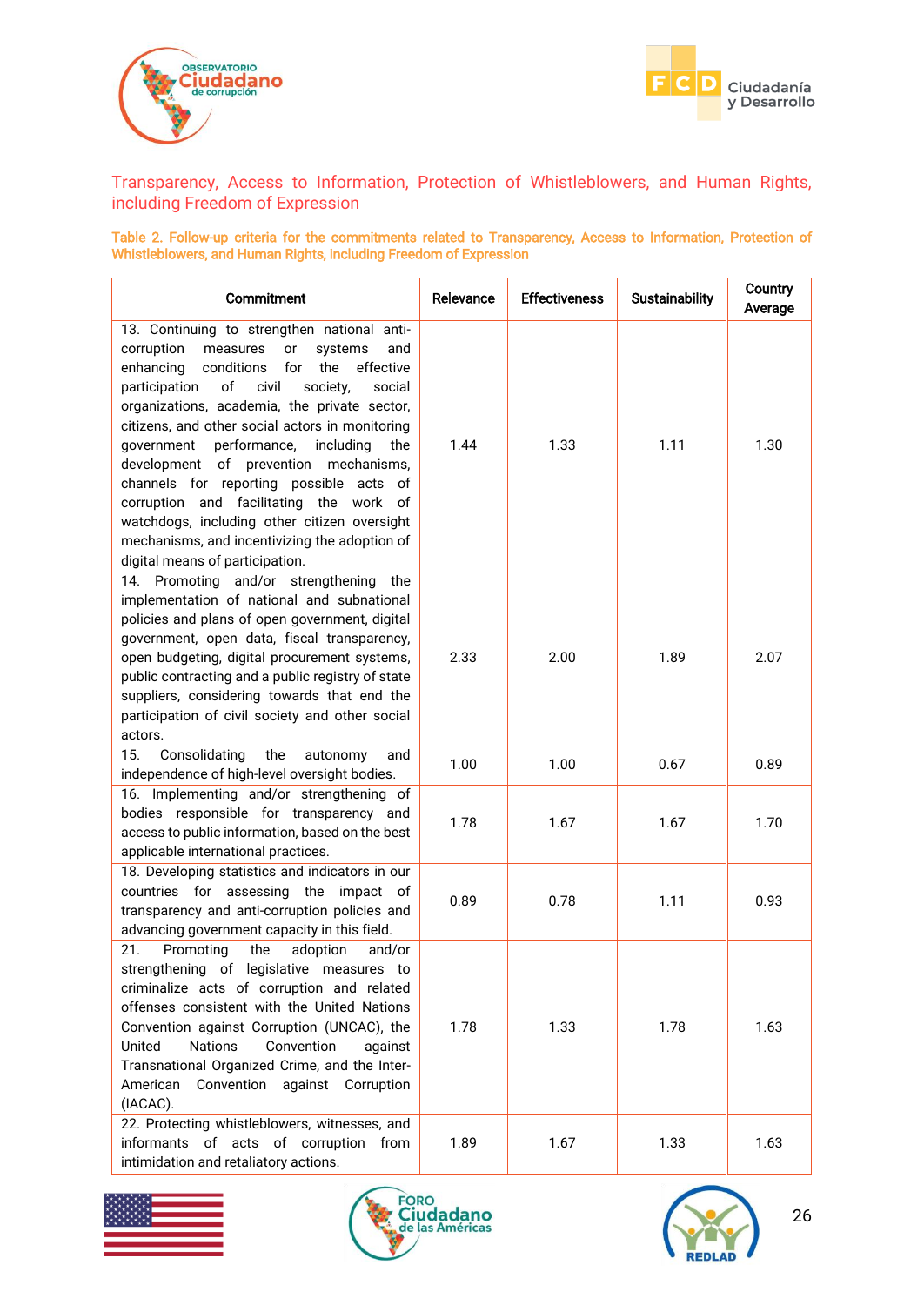



#### <span id="page-27-0"></span>Financing of Political Organizations and Election Campaigns

#### Table 3. Follow-up Criteria of commitments related to Financing of Political Organizations and Electoral Campaigns

| Commitment                                                                                                                                                                                                                                                                                                                                                                                                                                                         | Relevance | <b>Effectiveness</b> | Sustainability | Country<br>Average |
|--------------------------------------------------------------------------------------------------------------------------------------------------------------------------------------------------------------------------------------------------------------------------------------------------------------------------------------------------------------------------------------------------------------------------------------------------------------------|-----------|----------------------|----------------|--------------------|
| 25.<br>and/or<br>adoption<br>Encouraging<br>strengthening of measures to<br>promote<br>transparency, accountability, appropriate<br>accounting, and use of the banking system for<br>and<br>expenditures of<br>political<br>income<br>organizations and parties, especially those<br>related to their electoral campaigns, in order to<br>guarantee the licit origin of the contributions<br>and penalizing anyone involved in accepting<br>illicit contributions. | 2.11      | 1.67                 | 2.33           | 2.04               |

#### <span id="page-27-1"></span>Prevention of Corruption in Public Works and Public Procurement and Contracting

Table 4. Follow-up Criteria related to commitments related to Prevention of Corruption in Public Works and Public Procurement and Contracting

| Commitment                                                                                                                                                                                                                                                                                    | Relevance | <b>Effectiveness</b> | <b>Sustainability</b> | Country<br>Average |
|-----------------------------------------------------------------------------------------------------------------------------------------------------------------------------------------------------------------------------------------------------------------------------------------------|-----------|----------------------|-----------------------|--------------------|
| 27. Promoting the use of digital systems for<br>government procurement and contracting of<br>services and public works, to ensure disclosure,<br>transparency, citizen oversight, and effective<br>accountability.                                                                            | 2.44      | 2.11                 | 1.89                  | 2.15               |
| 29. Promoting the inclusion of anti-corruption<br>clauses in all state and public-private-partnership<br>contracts and establishing registers of natural<br>and legal persons involved in acts of corruption<br>and money laundering with a view to ensuring<br>that they are not contracted. | 0.11      | 0.11                 | 0.00                  | 0.07               |
| 33.<br>Implementing<br>reduce<br>measures<br>to<br>simplify<br>administrative<br>bureaucracy and<br>processes at all levels of government in order to<br>prevent corruption.                                                                                                                  | 1.89      | 0.78                 | 1.56                  | 1.41               |

<span id="page-27-2"></span>International Legal Cooperation; Fight Against Bribery, International Corruption, Organized Crime, and Money Laundering; and Asset Recovery.

Table 5. Follow-up criteria for commitments related to International Legal Cooperation; Fight Against Bribery, International Corruption, Organized Crime, and Money Laundering; and Asset Recovery

| Commitment                                                                                                                                                                                                                              | Relevance | Effectiveness | <b>Sustainability</b> | Country<br>Average |
|-----------------------------------------------------------------------------------------------------------------------------------------------------------------------------------------------------------------------------------------|-----------|---------------|-----------------------|--------------------|
| the<br>37. Promoting<br>possible<br>broadest<br>cooperation among judicial, police, and<br>prosecutorial authorities, financial intelligence<br>and administrative authorities in<br>units.<br>investigations and procedures related to | 1.22      |               | 1.44                  | 1.37               |